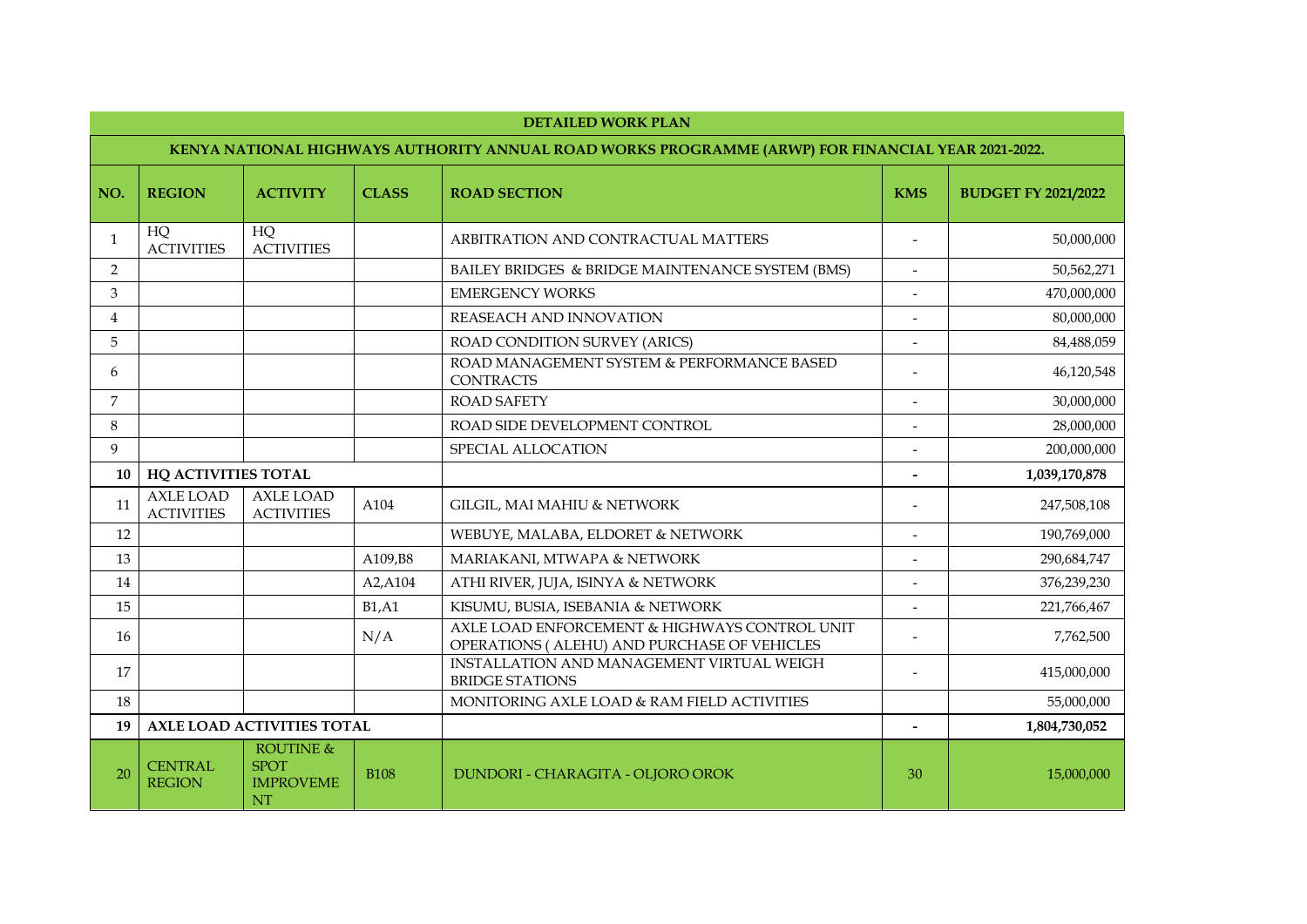| 21 |                                                             | <b>B111</b>    | IHURURU - KINGONGO - KIGANJO         | 17  | 10,000,000  |
|----|-------------------------------------------------------------|----------------|--------------------------------------|-----|-------------|
| 22 |                                                             |                | ABERDARE FOREST - NJOGUINI - IHURURU | 28  | 6,000,000   |
| 23 |                                                             | <b>B112</b>    | <b>GATHERA - KIRIANI</b>             | 6   | 6,000,000   |
| 24 |                                                             |                | KIRIANI - MUGEKA                     | 20  | 11,000,000  |
| 25 |                                                             | <b>B113</b>    | <b>GITUYA- KABATI</b>                | 30  | 7,000,000   |
| 26 |                                                             |                | KABATI - NDULA                       | 15  | 3,000,000   |
| 27 |                                                             | <b>B114</b>    | KANGEMA - KARURI - MURANGA           | 28  | 28,857,378  |
| 28 |                                                             | <b>B147</b>    | IGOJI - GATURI - KIONYO              | 14  | 4,000,000   |
| 29 |                                                             |                | KIONYO - NKUBU                       | 16  | 6,000,000   |
| 30 |                                                             | <b>B22</b>     | DOLDOL TURNOFF - NANYUKI             | 9   | 15,000,000  |
| 31 |                                                             |                | <b>GWA KUNG'U - MUTAARA</b>          | 20  | 20,000,000  |
| 32 |                                                             |                | MUTAARA - DOLDOL TURNOFF             | 50  | 20,000,000  |
| 33 | <b>FRAME</b><br><b>WORK</b><br><b>CONTRACTI</b><br>$\rm NG$ |                | FRAME WORK CONTRACT                  |     | 25,000,000  |
| 34 | PBC<br><b>MAINTENAN</b><br>CE                               | A <sub>9</sub> | <b>EMBU - THUCI</b>                  | 32  | 25,000,000  |
| 35 |                                                             |                | <b>KERIA - MERU</b>                  | 39  | 40,000,000  |
| 36 |                                                             |                | THUCI - KERIA                        | 27  | 25,000,000  |
| 37 |                                                             | A4             | <b>GILGIL - OLKALOU</b>              | 33  | 100,000,000 |
| 38 |                                                             |                | NYAHURURU -RUMURUTI                  | 42  | 100,000,000 |
| 39 |                                                             |                | OLKALOU - NYAHURURU                  | 34  | 38,000,000  |
| 40 |                                                             |                | <b>RUMURUTI - NAIBOR</b>             | 46  | 22,000,000  |
| 41 |                                                             | <b>B20</b>     | NDUNDORI - NJABINI                   | 100 | 70,000,000  |
| 42 |                                                             | <b>B21</b>     | NYAHURURU - WIYUMIRIRIE              | 40  | 20,000,000  |
| 43 |                                                             |                | NYERI - MARUA                        | 14  | 12,000,000  |
| 44 |                                                             |                | <b>WIYUMIRIRIE - NYERI</b>           | 60  | 25,000,000  |
| 45 |                                                             | <b>B23</b>     | <b>GACHARAGE - THIKA</b>             | 24  | 75,000,000  |
| 46 |                                                             |                | KANGEMA - GACHARAGE                  | 38  | 36,000,000  |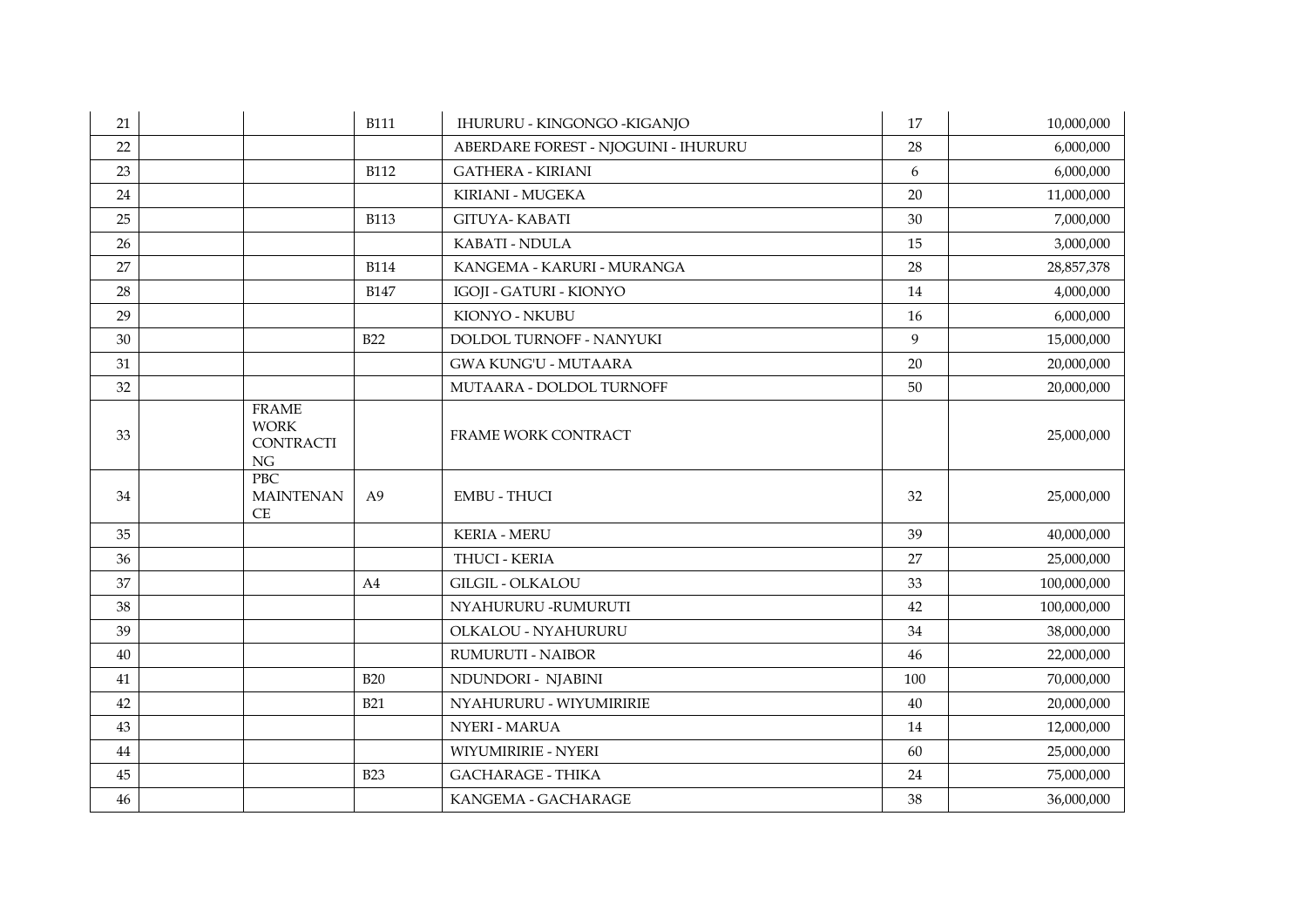| 47 |                             |                                                       |                | NYERI - OTHAYA- KANGEMA                   | 43                       | 80,000,000    |
|----|-----------------------------|-------------------------------------------------------|----------------|-------------------------------------------|--------------------------|---------------|
| 48 |                             |                                                       | <b>B24</b>     | <b>MAKUTANO - EMBU</b>                    | 42                       | 40,000,000    |
| 49 |                             |                                                       | <b>B25</b>     | KENOL - MURANG'A                          | 29                       | 52,686,812    |
| 50 |                             |                                                       |                | MURANGA - SAGANA                          | 12                       | 85,000,000    |
| 51 |                             |                                                       | <b>B27</b>     | KARATINA - KAGUMO - KUTUS                 | 28                       | 50,000,000    |
| 52 |                             |                                                       |                | OTHAYA - KARATINA                         | 27                       | 20,000,000    |
| 53 |                             | <b>PERIODIC</b><br><b>MAINTENAN</b><br>CE             | A <sub>9</sub> | <b>MERU - EMBU</b>                        | 94                       | 10,000,000    |
| 54 |                             |                                                       | <b>B25</b>     | SAGANA - KAGIO - B24 KIANJIRU             | 23                       | 144,000,000   |
| 55 |                             | <b>ROAD</b><br><b>RESERVE</b><br><b>PROTECTION</b>    |                | ROAD RESERVE PROTECTION                   |                          | 6,000,000     |
| 56 | <b>CENTRAL REGION TOTAL</b> |                                                       |                |                                           | 1,109                    | 1,252,544,190 |
| 57 | <b>COAST</b>                | <b>ROUTINE &amp;</b><br><b>SPOT</b>                   | A11            | <b>BUDHEI - BASUBA - KIUNGA</b>           | 107                      | 19,000,000    |
|    | <b>REGION</b>               | <b>IMPROVEME</b><br><b>NT</b>                         |                |                                           |                          |               |
| 58 |                             |                                                       | <b>B56</b>     | MWATATE - RUKANGA - GURANZE - LUNGA LUNGA | 175                      | 20,000,000    |
| 59 |                             |                                                       | <b>B83</b>     | KONE KALITE - SALA GATE                   | 105                      | 30,000,000    |
| 60 |                             |                                                       | <b>B91</b>     | KINANGO - MARIAKANI                       | 41                       | 20,000,000    |
| 61 |                             |                                                       | <b>B92</b>     | LUNGA LUNGA - KINANGO - MARERE            | 70                       | 25,000,000    |
| 62 |                             |                                                       | <b>B93</b>     | <b>IJARA - HULUGO</b>                     | 100                      | 25,000,000    |
| 63 |                             | <b>FRAME</b><br><b>WORK</b><br><b>CONTRACTI</b><br>NG | N/A            | FRAME WORK CONTRACT FOR EMERGENCY         | $\overline{\phantom{a}}$ | 25,000,000    |
| 64 |                             | <b>PBC</b><br><b>MAINTENAN</b><br>$\!$ $\!$ $\!$      | A6             | <b>TAVETA - VOI</b>                       | 114                      | 45,000,000    |
| 65 |                             |                                                       | A7             | <b>GARSEN - WITU - LAMU</b>               | 114                      | 42,502,244    |
| 66 |                             |                                                       |                | LUNGA LUNGA - UKUNDA                      | 76                       | 215,000,000   |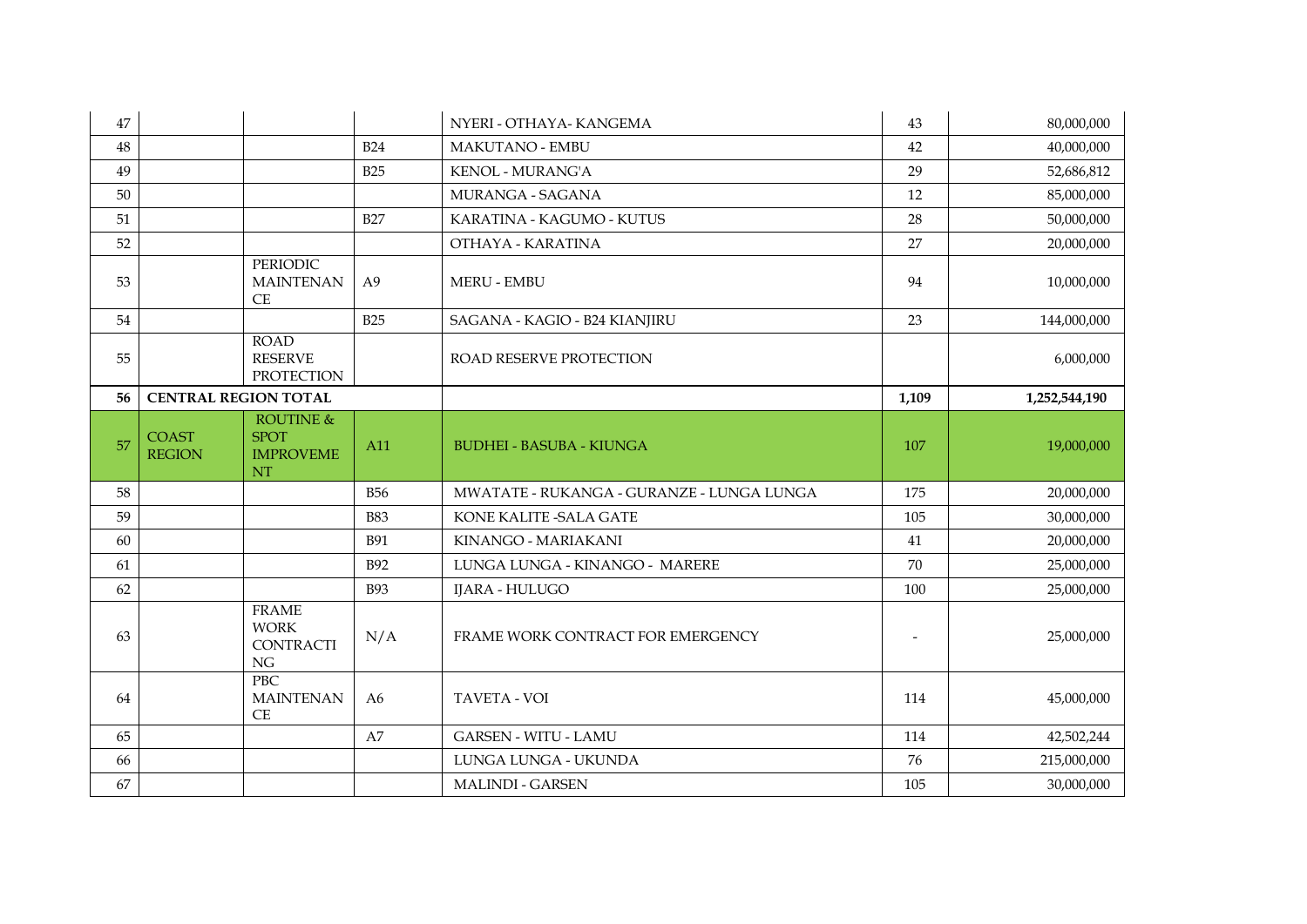| 68 |                                                    |                                                                  | <b>SABA SABA-MALINDI</b>                   | 116                      | 250,000,000   |
|----|----------------------------------------------------|------------------------------------------------------------------|--------------------------------------------|--------------------------|---------------|
| 69 |                                                    |                                                                  | <b>UKUNDA - LIKONI</b>                     | 25                       | 110,000,000   |
| 70 |                                                    | $A7-R$                                                           | <b>LIKONI - BUXTON</b>                     | 5                        | 18,000,000    |
| 71 |                                                    | B147,<br>B147_L1,<br>B147_R1,<br>B148,<br>B148_R,<br><b>B149</b> | OLD A109-MAGONGO ROAD                      | 5                        | 31,000,000    |
| 72 |                                                    | <b>B56</b>                                                       | <b>WUNDANYI - MWATATE</b>                  | 15                       | 25,000,000    |
| 73 |                                                    | <b>B89</b>                                                       | <b>GARSEN - HOLA</b>                       | 95                       | 190,000,000   |
| 74 |                                                    | <b>B91</b>                                                       | MARIAKANI - KALOLENI- MAVUENI              | 49                       | 40,000,000    |
| 75 |                                                    | <b>B92</b>                                                       | KOMBANI - KWALE - MARERE                   | 28                       | 79,000,000    |
| 76 |                                                    | <b>B97</b>                                                       | MAZERAS-RIBE-KALOLENI                      | 16                       | 10,000,000    |
| 77 |                                                    | UCB8-<br><b>MSA</b>                                              | MOI AVENUE/ PORT REITZ                     | 5                        | 25,500,000    |
| 78 |                                                    | UCB8-<br>MSA,<br>B150,<br>B150_R,<br>B151,<br><b>B151_R</b>      | <b>MIRITINI - KIPEVU</b>                   | $\overline{7}$           | 44,000,000    |
| 79 | <b>ROAD</b><br><b>RESERVE</b><br><b>PROTECTION</b> |                                                                  | ROAD RESERVE PROTECTION & ALEHU OPERATIONS | $\overline{\phantom{a}}$ | 7,500,000     |
| 80 | <b>STRUCTURE</b>                                   | <b>B97</b>                                                       | KINANGO-MAZERAS                            |                          | 15,000,000    |
| 81 |                                                    | <b>B98</b>                                                       | MRIMA/MALAMBA-SHIMBA HILLS-MWAMBUNGU       |                          | 10,000,000    |
| 82 |                                                    | <b>B99</b>                                                       | DZITSONI-JARIBUNI-TEZO                     |                          | 9,000,000     |
| 83 | <b>COAST REGION TOTAL</b>                          |                                                                  |                                            | 1,373                    | 1,360,502,244 |
| 84 | <b>CORRIDOR</b><br><b>ARICS</b><br>$\mathbf{A}$    | N/A                                                              | PAVEMENT EVALUATION / ARICS                |                          | 7,040,577     |
| 85 | PBC<br><b>MAINTENAN</b><br><b>CE</b>               | A2                                                               | <b>ATHI RIVER -BISIL</b>                   | 81                       | 116,666,667   |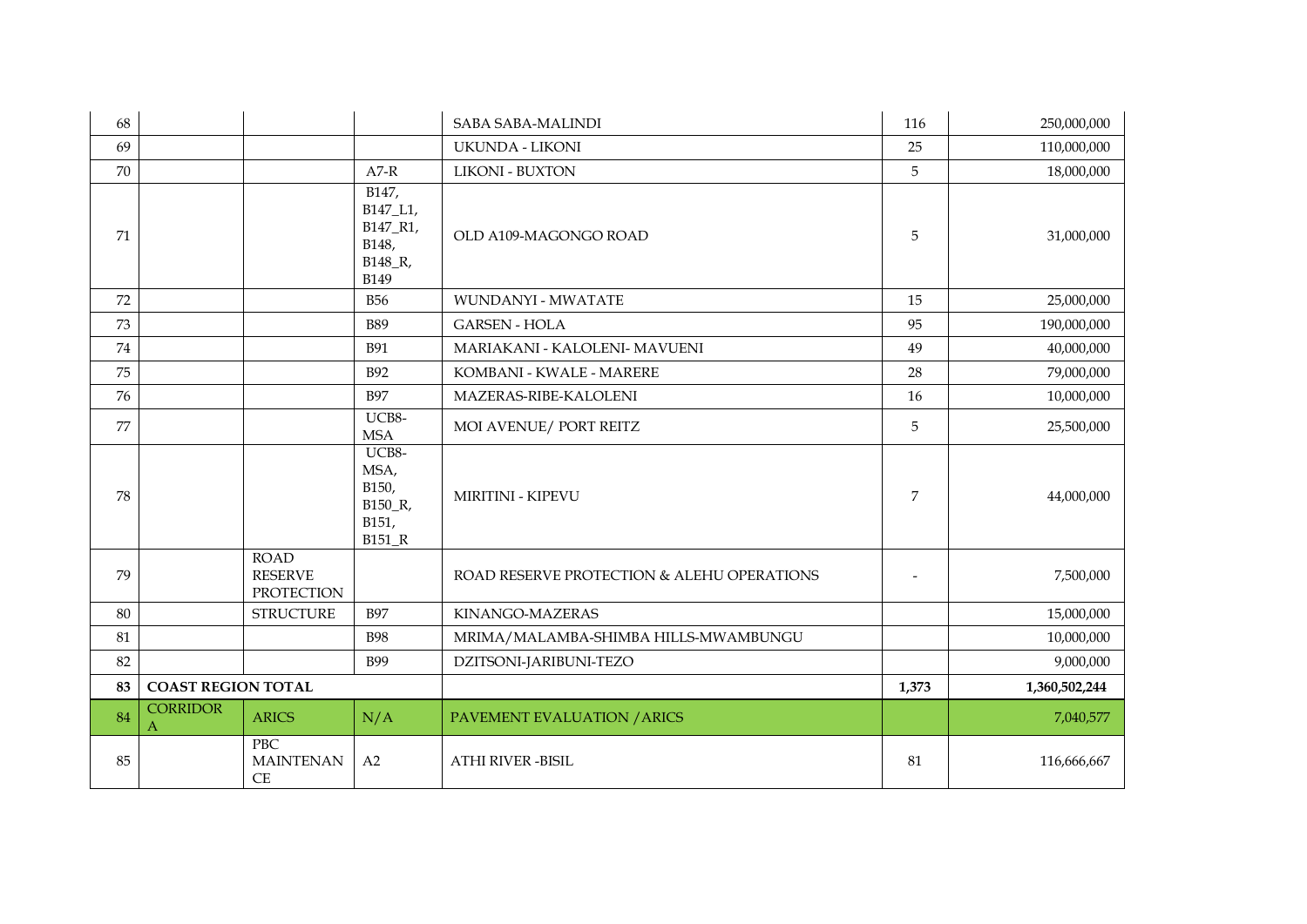| 86  |                         |                                                    |                           | <b>BISIL - NAMANGA</b>           | 56  | 238,466,834   |
|-----|-------------------------|----------------------------------------------------|---------------------------|----------------------------------|-----|---------------|
| 87  |                         |                                                    | A <sub>5</sub>            | <b>EMALI - ISINETI</b>           | 51  | 64,413,333    |
| 88  |                         |                                                    |                           | <b>ISINETI - LOITOKTOK</b>       | 51  | 66,971,044    |
| 89  |                         |                                                    | A8                        | ATHI RIVER-KYUMVI                | 23  | 150,220,000   |
| 90  |                         |                                                    |                           | BACHUMA GATE - MAJI YA CHUMVI    | 54  | 77,231,845    |
| 91  |                         |                                                    |                           | KYUMVI - SULTAN HAMUD            | 65  | 130,333,333   |
| 92  |                         |                                                    |                           | MAJI YA CHUMVI - MARIAKANI       | 15  | 44,192,385    |
| 93  |                         |                                                    |                           | <b>MAKINDU - MTITO ANDEI</b>     | 60  | 82,780,000    |
| 94  |                         |                                                    |                           | MOMBASA - KIBARANI               | 5   | 12,000,000    |
| 95  |                         |                                                    |                           | MOMBASA ROAD STREET LIGHTING     |     | 59,827,737    |
| 96  |                         |                                                    |                           | <b>MTITO ANDEI - TSAVO RIVER</b> | 49  | 210,088,834   |
| 97  |                         |                                                    |                           | MUSEUM HILL - ATHI RIVER         | 41  | 125,370,715   |
| 98  |                         |                                                    |                           | MUSEUM HILL - JAMES GICHURU      | 10  | 26,035,911    |
| 99  |                         |                                                    |                           | SULTAN HAMUD - MAKINDU           | 61  | 110,334,667   |
| 100 |                         |                                                    |                           | <b>TSAVO RIVER - VOI</b>         | 47  | 210,785,231   |
| 101 |                         |                                                    |                           | VOI - BACHUMA GATE               | 52  | 4,680,000     |
| 102 |                         |                                                    | $UCA-2$<br><b>NAIROBI</b> | SOUTHERN BYPASS - SECTION 1      | 29  | 41,594,233    |
| 103 |                         |                                                    |                           | SOUTHERN BYPASS - SECTION 2      | 29  | 42,531,396    |
| 104 |                         |                                                    |                           | SOUTHERN BYPASS, STREET LIGHTING |     | 85,655,986    |
| 105 |                         | <b>ROAD</b><br><b>RESERVE</b><br><b>PROTECTION</b> | N/A                       | ROAD ASSET PROTECTION            |     | 1,000,000     |
| 106 | <b>CORRIDOR A TOTAL</b> |                                                    |                           |                                  | 779 | 1,908,220,728 |
| 107 | <b>CORRIDOR B</b>       | <b>PBC</b><br><b>MAINTENAN</b><br>CE               | A12                       | <b>AHERO - KERICHO</b>           | 57  | 13,500,000    |
| 108 |                         |                                                    |                           | <b>BUSIA - UGUNJA</b>            | 42  | 380,677,683   |
| 109 |                         |                                                    |                           | KERICHO - MAU SUMMIT             | 57  | 25,984,330    |
| 110 |                         |                                                    |                           | UGUNJA - KISIAN                  | 59  | 500,000,000   |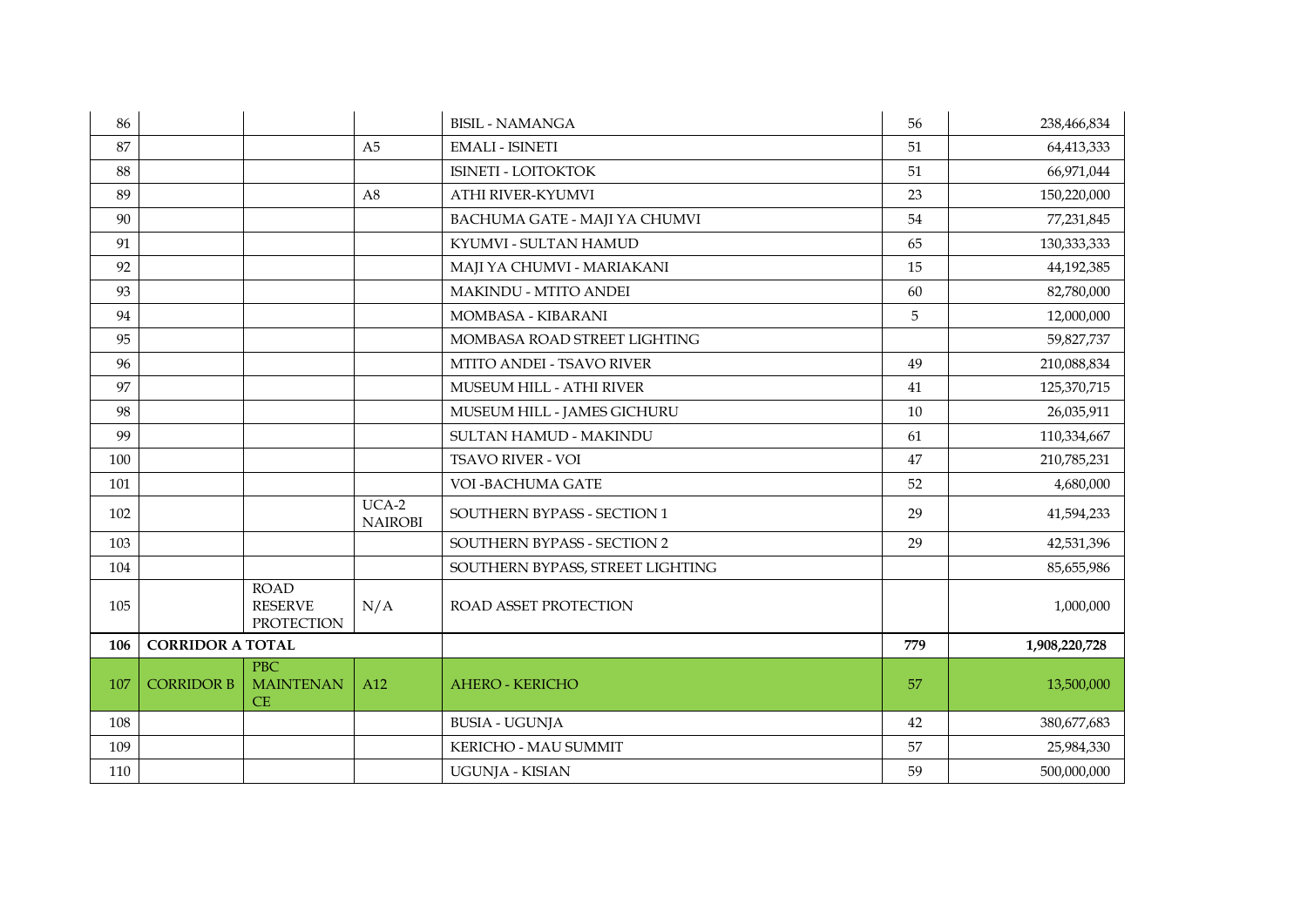| 111 |                              |                               | A12/UCA<br>1 KSM    | KISIAN - AHERO (INCLUDING KISUMU BYPASS)     | 41     | 18,000,000    |
|-----|------------------------------|-------------------------------|---------------------|----------------------------------------------|--------|---------------|
| 112 |                              |                               | A <sub>8</sub>      | <b>MAILI TISA - NGERIA</b>                   | 31     | 12,000,000    |
| 113 |                              |                               |                     | MALABA - WEBUYE                              | 58     | 10,000,000    |
| 114 |                              |                               |                     | MAU SUMMIT-NYAHURURU INTERCHANGE             | 59     | 15,000,000    |
| 115 |                              |                               |                     | NAIVASHA-RIRONI                              | 60     | 20,000,000    |
| 116 |                              |                               |                     | NGERIA - TIMBOROA                            | 45     | 10,000,000    |
| 117 |                              |                               |                     | NYAHURURU INTERCHANGE-NAIVASHA               | 67     | 20,000,000    |
| 118 |                              |                               |                     | <b>TIMBOROA-MAU SUMMIT</b>                   | 39     | 15,000,000    |
| 119 |                              |                               |                     | WEBUYE - MAILI TISA                          | 56     | 15,000,000    |
| 120 |                              |                               | A8-South            | NAIVASHA-MAI MAHIU - RIRONI                  | 58     | 10,000,000    |
| 121 |                              |                               | <b>B6</b>           | KAPLONG-KISII                                | 48     | 30,000,000    |
| 122 |                              |                               | B7                  | <b>AMALA RIVER-KAPLONG</b>                   | 54     | 446,630,850   |
| 123 |                              |                               |                     | <b>AMALA RIVER-NAROK</b>                     | 55     | 12,000,000    |
| 124 |                              |                               |                     | <b>DUKA MOJA-NAROK</b>                       | $48\,$ | 15,000,000    |
| 125 |                              |                               |                     | MAI MAHIU-DUKA MOJA                          | 42     | 42,000,000    |
| 126 |                              |                               | N/A                 | PAVEMENT EVALUATION/ ARICS                   |        | 10,000,000    |
| 127 |                              |                               |                     | ROAD ASSET PROTECTION                        |        | 12,801,200    |
| 128 |                              |                               | UCA1-<br><b>KSM</b> | KISUMU BYPASS                                | 3      | 10,000,000    |
| 129 | <b>CORRIDOR B TOTAL</b>      |                               |                     |                                              | 979    | 1,643,594,063 |
| 130 | <b>CORRIDOR</b><br>$\subset$ | <b>ARICS</b>                  | N/A                 | PAVEMENT EVALUATION/ ARICS                   |        | 14,000,000    |
| 131 |                              | PBC<br><b>MAINTENAN</b><br>CE | A2                  | <b>ISIOLO-MERILLE RIVER</b>                  | 136    | 100,000,000   |
| 132 |                              |                               |                     | LEWA-ISIOLO                                  | 30     | 100,000,000   |
| 133 |                              |                               |                     | <b>MARSABIT - TURBI</b>                      | 122    | 80,000,000    |
| 134 |                              |                               |                     | <b>MARUA -NANYUKI</b>                        | 54     | 70,000,000    |
| 135 |                              |                               |                     | <b>MERILLE RIVER - MARSABIT</b>              | 120    | 100,000,000   |
| 136 |                              |                               |                     | NAIROBI-THIKA - SECTION1 - [NAIROBI - RUIRU] | 26     | 200,000,000   |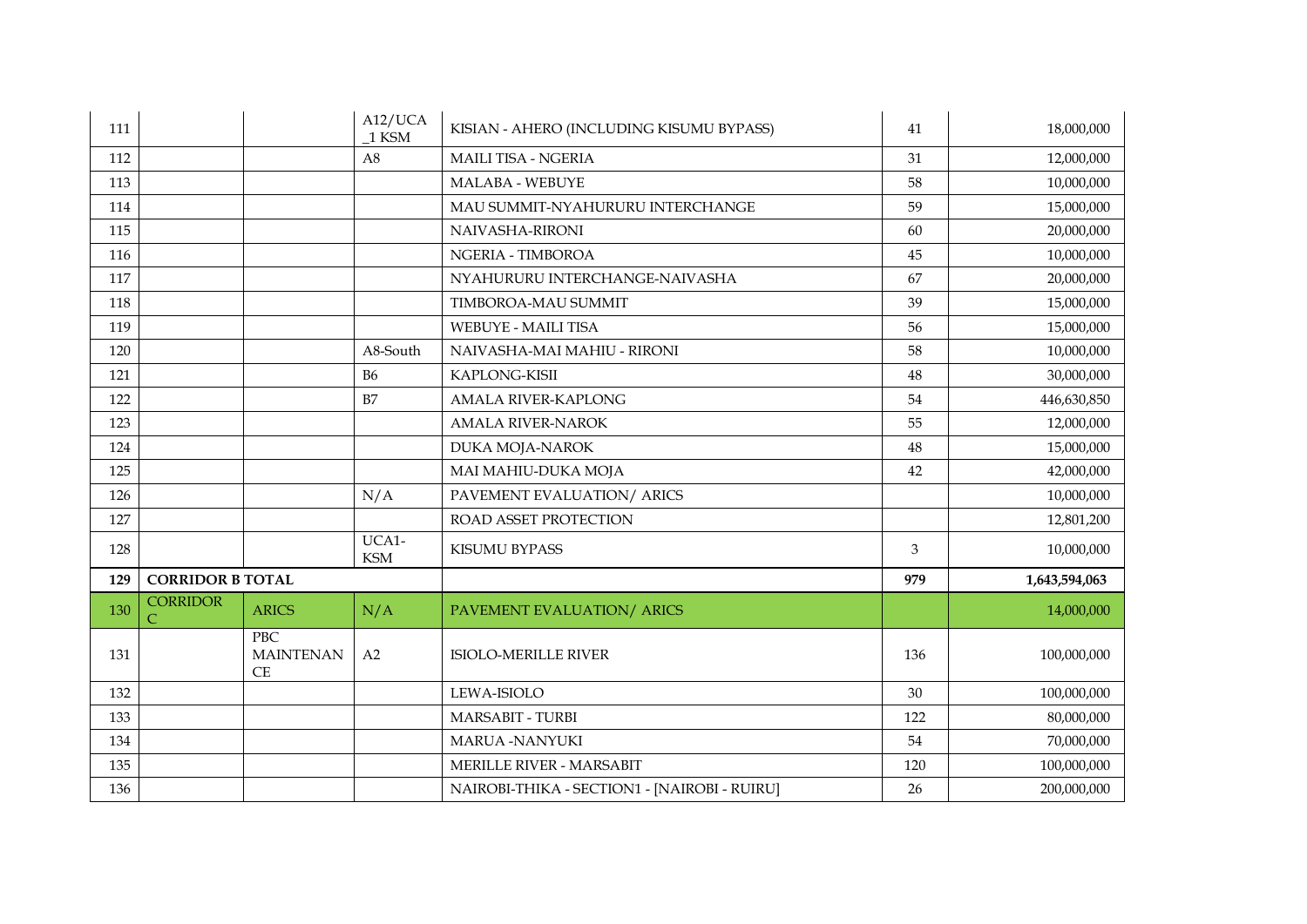| 137 |                                                 |                                                    |             | NAIROBI-THIKA - SECTION2 - {RUIRU - THIKA}                              | 24  | 250,000,000   |
|-----|-------------------------------------------------|----------------------------------------------------|-------------|-------------------------------------------------------------------------|-----|---------------|
| 138 |                                                 |                                                    |             | NAIROBI-THIKA - STREET LIGHTING PBC                                     |     | 100,000,000   |
| 139 |                                                 |                                                    |             | NANYUKI-LEWA                                                            | 53  | 175,000,000   |
| 140 |                                                 |                                                    |             | THIKA-KENOL                                                             | 12  | 75,000,000    |
| 141 |                                                 |                                                    |             | <b>TURBI - MOYALE</b>                                                   | 122 | 89,038,480    |
| 142 |                                                 |                                                    |             | INSTALLATION OF CAT EYES ON THIKA SUPERHIGHWAY                          | 54  | 20,000,000    |
| 143 |                                                 |                                                    | A3          | MWINGI-UKASI                                                            | 62  | 130,000,000   |
| 144 |                                                 |                                                    |             | THIKA - GARISSA (LOT 1 (MAKONGENI - KANYONYO/ EMBU<br><b>JUNCTION</b> ) | 60  | 20,000,000    |
| 145 |                                                 |                                                    |             | THIKA - GARISSA OF LOT 2 - KANYONYO/EMBU JUNCTION -<br>MWINGI)          | 55  | 20,000,000    |
| 146 |                                                 |                                                    |             | THIKA KILIMAMBOGO                                                       | 25  | 225,000,000   |
| 147 |                                                 | <b>ROAD</b><br><b>RESERVE</b><br><b>PROTECTION</b> | N/A         | <b>ROAD ASSET PROTECTION</b>                                            |     | 11,000,000    |
| 148 |                                                 | <b>STRUCTURE</b>                                   | A3          | BOX CULVERTS AT KWA MAJINI (ON THIKA - KANGONDE<br>SECTION)             |     | 50,000,000    |
|     |                                                 |                                                    |             |                                                                         |     |               |
| 149 | <b>CORRIDOR C TOTAL</b>                         |                                                    |             |                                                                         | 955 | 1,829,038,480 |
| 150 | <b>LOWER</b><br><b>EASTERN</b><br><b>REGION</b> | <b>REGION</b><br><b>EMERGENCY</b>                  | N/A         | <b>REGION EMERGENCY</b>                                                 |     | 25,000,000    |
| 151 |                                                 | ROUTINE &<br><b>SPOT</b><br><b>IMPROVEME</b><br>NT | <b>B104</b> | <b>WAMUNYU - ITANGINI</b>                                               | 48  | 15,000,000    |
| 152 |                                                 |                                                    | <b>B107</b> | <b>UKIA - EMALI</b>                                                     | 42  | 10,000,000    |
| 153 |                                                 |                                                    | <b>B54</b>  | <b>INCT C102 KIMANA - CHYULU GATE</b>                                   | 48  | 15,000,000    |
| 154 |                                                 |                                                    | <b>B61</b>  | <b>ATHI RIVER - KITUI</b>                                               | 41  | 10,000,000    |
| 155 |                                                 |                                                    |             | <b>WOTE - ATHI RIVER</b>                                                | 30  | 15,000,000    |
| 156 |                                                 |                                                    |             | WIKILIYE - KABUMBUNI                                                    | 18  | 5,000,000     |
| 157 |                                                 |                                                    | <b>B63</b>  | KANGUNDO - MWALA                                                        | 21  | 10,000,000    |
| 158 |                                                 |                                                    | <b>B64</b>  | <b>TULIA - MBONDONI</b>                                                 | 32  | 10,000,000    |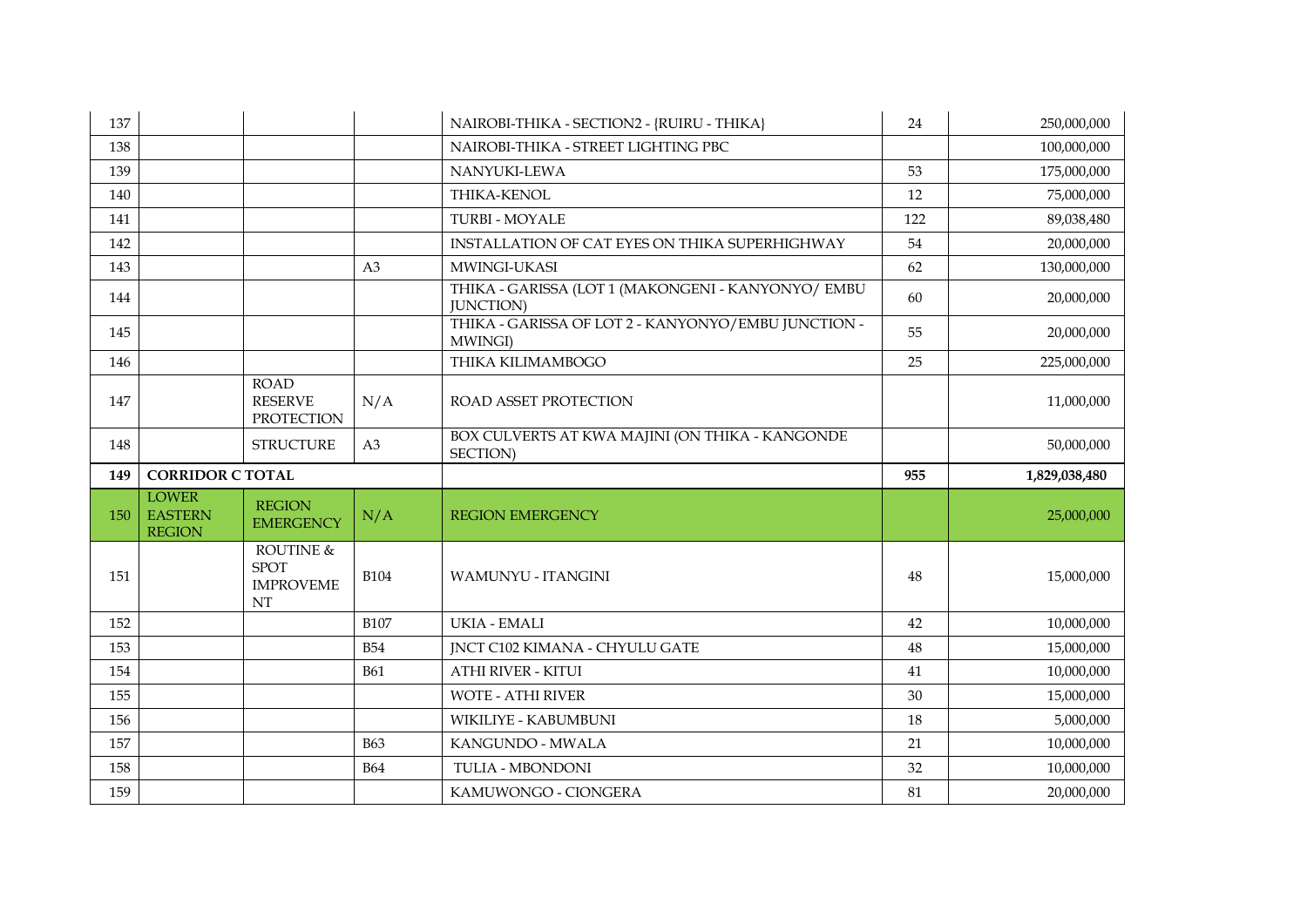| 160 |                                                    | <b>B67</b>     | LUKENYA - JOSKA - KANTAFU - MATUU MA MWITU            | 44    | 15,000,000    |
|-----|----------------------------------------------------|----------------|-------------------------------------------------------|-------|---------------|
| 161 |                                                    |                | MATUU MA MWITU - KILIMAMBOGO - MAKUYU                 | 35    | 15,000,000    |
| 162 |                                                    | <b>B83</b>     | CHIFIRI - BANGALI                                     | 70    | 20,000,000    |
| 163 |                                                    |                | <b>WALDENA - CHIFIRI</b>                              | 35    | 10,000,000    |
| 164 |                                                    | <b>B87</b>     | MWITIKA - TWAMBUI                                     | 62    | 19,835,145    |
| 165 |                                                    |                | <b>TWAMBUI- CHIFIRI</b>                               | 45    | 15,000,000    |
| 166 |                                                    | <b>B88</b>     | KONE KALITE - WALDENA                                 | 22    | 10,000,000    |
| 167 |                                                    |                | MUTOMO - SOUTH KITUI N.R GATE                         | 48    | 15,000,000    |
| 168 |                                                    |                | SOUTH KITUI N.R GATE-KONE KALITE                      | 43    | 10,000,000    |
| 169 | <b>PBC</b><br><b>MAINTENAN</b><br>CE               | <b>B105</b>    | MACHAKOS - KANGUNDO                                   | 38    | 8,000,000     |
| 170 |                                                    | <b>B106</b>    | MWALA - KITHIMANI                                     | 27    | 30,000,000    |
| 171 |                                                    | <b>B87</b>     | CHULUNI - MWITIKA                                     | 46    | 110,000,000   |
| 172 |                                                    | A <sub>9</sub> | <b>EMBU - KANYONYO</b>                                | 82    | 76,637,837    |
| 173 |                                                    |                | KANGONDE - KITUI                                      | 48    | 93,278,000    |
| 174 |                                                    | <b>B60</b>     | KATUMANI - UKIA - WOTE                                | 63    | 180,000,000   |
| 175 |                                                    |                | MACHAKOS - KATUMANI                                   | 9     | 6,000,000     |
| 176 |                                                    |                | <b>WOTE - MAKINDU</b>                                 | 72    | 130,000,000   |
| 177 |                                                    | <b>B62</b>     | KYUMVI - WAMUNYU ROAD (INCLUDING MWALA EMBUI<br>ROAD) | 61    | 117,000,000   |
| 178 |                                                    |                | <b>WAMUNYU - SYONGILA</b>                             | 55    | 93,000,000    |
| 179 |                                                    | <b>B63</b>     | KAMULU - KOMA - TALA                                  | 28    | 100,000,000   |
| 180 |                                                    | <b>B64</b>     | MWINGI - KAMUWONGO                                    | 27    | 16,000,000    |
| 181 | <b>ROAD</b><br><b>RESERVE</b><br><b>PROTECTION</b> | N/A            | ROAD RESERVE PROTECTION                               |       | 3,000,000     |
| 182 | <b>STRUCTURE</b>                                   | <b>B86</b>     | CHIFIRI BOX CULVERT                                   |       | 5,000,000     |
| 183 |                                                    | <b>B87</b>     | KOLOLO BRIDGE (15M)                                   |       | 31,583,605    |
| 184 | <b>LOWER EASTERN REGION TOTAL</b>                  |                |                                                       | 1,321 | 1,264,334,587 |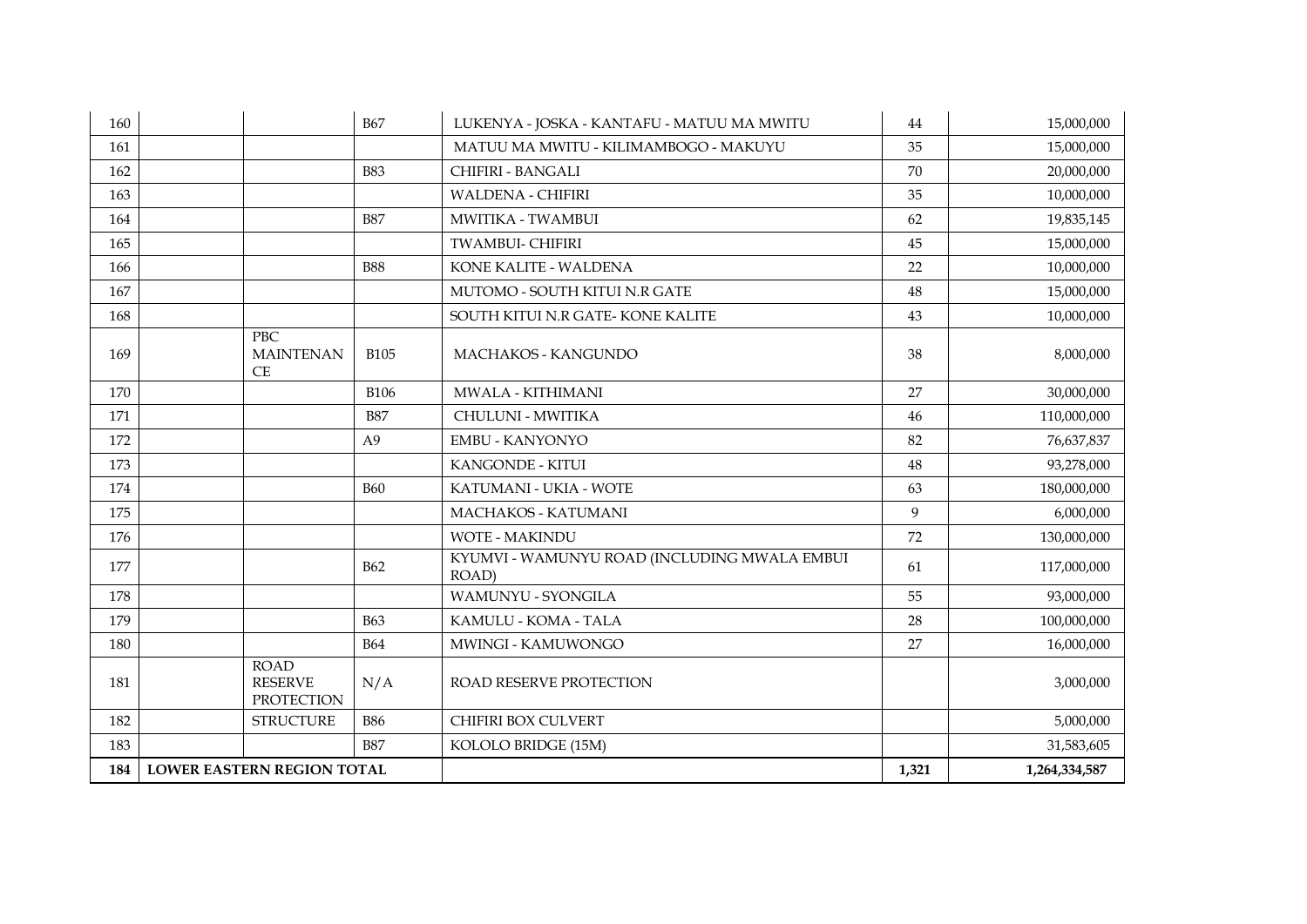| 185 | <b>NAIROBI</b><br><b>REGION</b> | <b>REGION</b><br><b>EMERGENCY</b>                  |             | <b>REGION EMERGENCY</b>                                             |                | 25,000,000  |
|-----|---------------------------------|----------------------------------------------------|-------------|---------------------------------------------------------------------|----------------|-------------|
| 186 |                                 | ROUTINE &<br><b>SPOT</b><br><b>IMPROVEME</b><br>NT | <b>B110</b> | <b>MAGUMU - NJABINI</b>                                             | 23             | 48,402,700  |
| 187 |                                 |                                                    | <b>B115</b> | KIKUYU - KARURA - RAINI - KIAMBU - RUIRU                            | 28             | 42,500,000  |
| 188 |                                 |                                                    | <b>B19</b>  | MAGADI EXIT GATE(WEST)- OLOIBORTO (CB NAROK)                        | 40             | 60,000,000  |
| 189 |                                 |                                                    |             | KISERIAN - OL TEPESI                                                | 43             | 80,000,000  |
| 190 |                                 |                                                    |             | OL TEPESI - MAGADI                                                  | 50             | 160,000,000 |
| 191 |                                 |                                                    | <b>B50</b>  | ISINYA - KONZA (JN A8)                                              | 50             | 75,000,000  |
| 192 |                                 |                                                    | <b>B51</b>  | <b>B19 JN KAMUKURU-ELANGATA</b>                                     | 40             | 73,151,518  |
| 193 |                                 |                                                    | <b>B54</b>  | NAMANGA - AMBOSELI GATE - A5 JUNCTION(KIMANA)                       | 109            | 51,500,000  |
| 194 |                                 |                                                    | <b>B115</b> | KIAMBU - TATU CITY - RUIRU                                          | 17             | 42,500,000  |
| 195 |                                 | PBC<br><b>MAINTENAN</b><br>CE                      | <b>B19</b>  | <b>BOMAS - KISERIAN</b>                                             | 21             | 49,171,157  |
| 196 |                                 |                                                    | <b>B20</b>  | NJABINI - JN A2 (THIKA): GATAKAINI - THIKA SECTION                  | 45             | 100,000,000 |
| 197 |                                 |                                                    | <b>B30</b>  | KIAMBU - NGEWA - THUITA                                             | 20             | 53,182,500  |
| 198 |                                 |                                                    | <b>B32</b>  | KIAMBU - LIMURU                                                     | 27             | 150,000,000 |
| 199 |                                 |                                                    |             | MUTHAIGA - KIAMBU                                                   | 12             | 48,000,000  |
| 200 |                                 |                                                    | <b>B</b> 33 | NDENDERU - KAMANDURA                                                | 20             | 70,789,381  |
| 201 |                                 |                                                    | <b>B51</b>  | ELANGATA - KAJIADO A2 JN                                            | 38             | 70,000,000  |
| 202 |                                 |                                                    | <b>B63</b>  | OUTERING ROAD JN - KAMULU                                           | 25             | 53,097,300  |
| 203 |                                 | <b>ROAD</b><br><b>RESERVE</b><br><b>PROTECTION</b> |             | <b>ROAD RESERVE PROTECTION</b>                                      |                | 9,000,000   |
| 204 |                                 | <b>STRUCTURE</b>                                   |             | DRIFT AT KM 21+500 ALONG ELANGATA - KAJIADO (B51)<br><b>ROAD</b>    | $\overline{a}$ | 6,500,000   |
| 205 |                                 |                                                    |             | DRIFT AT KM 21+500 ALONG ISINYA - KONZA (B50) ROAD                  |                | 6,500,000   |
| 206 |                                 |                                                    |             | DRIFT AT KM 21+500 ALONG KAMUKURU - ELANGATA (B51)<br><b>ROAD</b>   |                | 6,500,000   |
| 207 |                                 |                                                    |             | DRIFT AT KM 21+500 ALONG MAGADI EXIT GATE -<br>OLOIBORTO (B19) ROAD |                | 6,500,000   |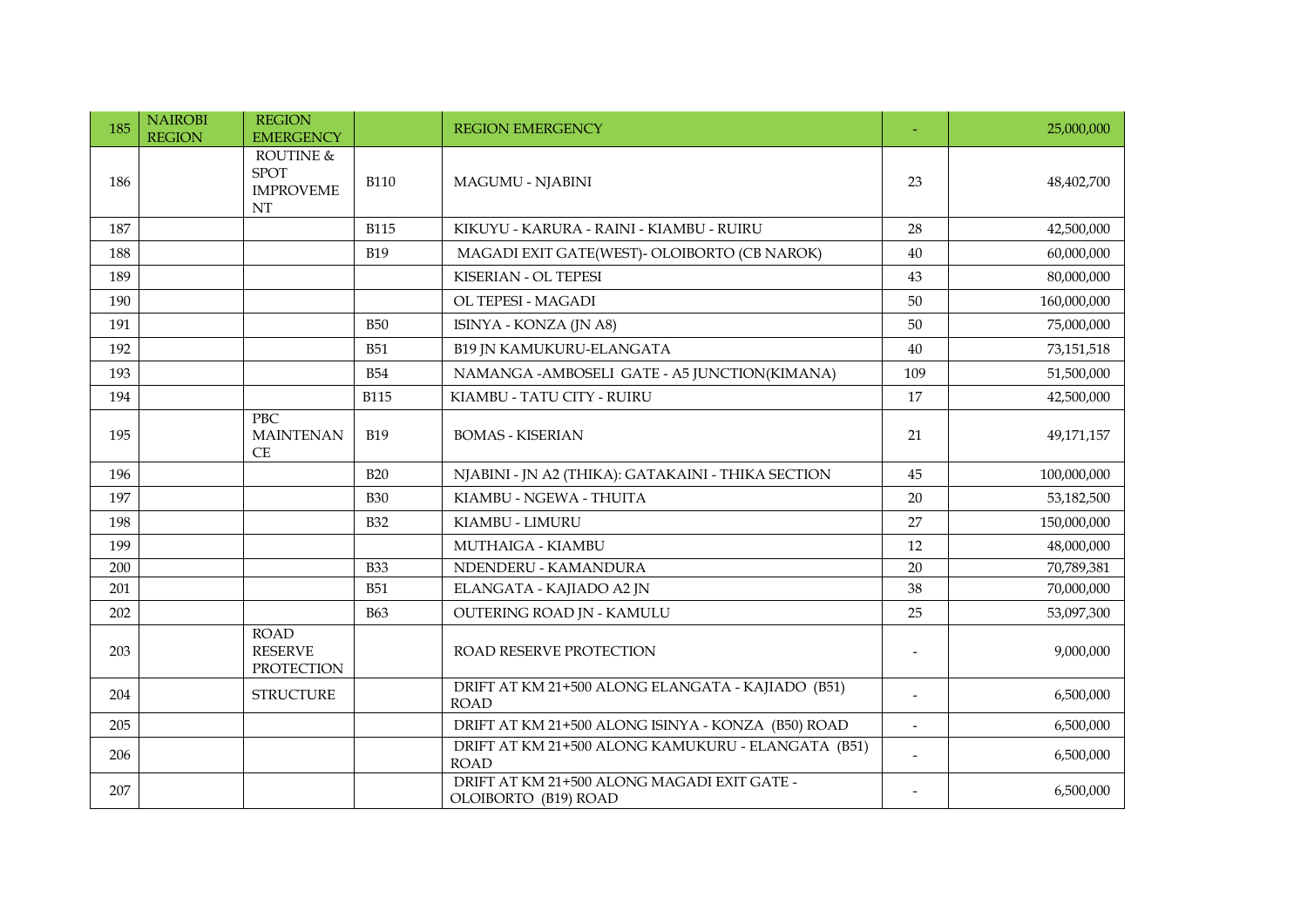| 208 |                                                 |                                                    |            | DRIFT AT KM 21+500 ALONG NAMANGA -AMBOSELI (B54)<br><b>ROAD</b> |     | 6,500,000     |
|-----|-------------------------------------------------|----------------------------------------------------|------------|-----------------------------------------------------------------|-----|---------------|
| 209 | <b>NAIROBI REGION TOTAL</b>                     |                                                    |            |                                                                 | 608 | 1,293,794,556 |
| 210 | <b>NORTH</b><br><b>EASTERN</b><br><b>REGION</b> | <b>REGION</b><br><b>EMERGENCY</b>                  | N/A        | <b>REGION EMERGENCY</b>                                         |     | 30,000,000    |
| 211 |                                                 | ROUTINE &<br><b>SPOT</b><br><b>IMPROVEME</b><br>NT | <b>B93</b> | <b>GERILLE - KONTON</b>                                         | 44  | 23,000,000    |
| 212 |                                                 |                                                    | A10        | <b>BURA - IJARA</b>                                             | 85  | 10,000,000    |
| 213 |                                                 |                                                    |            | <b>JUNCTA3 MODIKA - BURA</b>                                    | 99  | 15,000,000    |
| 214 |                                                 |                                                    |            | <b>JUNCTION BALAMBALA (A13) - GARBATULA</b>                     |     | 15,000,000    |
| 215 |                                                 |                                                    | A13        | <b>BOJIYARE-WAJIR</b>                                           | 35  | 25,000,000    |
| 216 |                                                 |                                                    |            | DABASIT CENTRE - ELWAK                                          | 31  | 18,000,000    |
| 217 |                                                 |                                                    |            | HABASWEIN - SAMATAR (JUNCT C116)                                | 39  | 18,000,000    |
| 218 |                                                 |                                                    |            | <b>JUNCT C116 SAMATAR - BOJIYARE</b>                            | 32  | 15,000,000    |
| 219 |                                                 |                                                    |            | KOTULO (MANDERA) - DABASIT CENTRE                               | 30  | 20,000,000    |
| 220 |                                                 |                                                    |            | MODOGASHE-HABASWEIN                                             | 50  | 15,000,000    |
| 221 |                                                 |                                                    |            | <b>QUIMBISO - MANDERA</b>                                       | 57  | 30,000,000    |
| 222 |                                                 |                                                    |            | RHAMU-QUIMBISO                                                  | 18  | 15,000,000    |
| 223 |                                                 |                                                    |            | WAJIR - TARBAJ - WARGADUD CENTRE                                | 84  | 30,000,000    |
| 224 |                                                 |                                                    |            | WARGADUD CENTRE (WAJIR) - KOTULO (MANDERA)                      | 42  | 30,000,000    |
| 225 |                                                 |                                                    | A14        | <b>BUNA - JUNCT U_E 5008</b>                                    | 51  | 18,000,000    |
| 226 |                                                 |                                                    |            | DABEL - BUNA                                                    | 30  | 25,000,000    |
| 227 |                                                 |                                                    |            | <b>GRIFTU - BUNA</b>                                            | 107 | 5,000,000     |
| 228 |                                                 |                                                    |            | JUNCT U_E 5008 - JUNCT E_833 GRIFTU                             | 56  | 30,000,000    |
| 229 |                                                 |                                                    |            | WAJIR - B93DIF                                                  | 105 | 20,000,000    |
| 230 |                                                 |                                                    | A3         | DAADAB-KULAN                                                    | 44  | 15,000,000    |
| 231 |                                                 |                                                    |            | HAGALBUL - DAADAB                                               | 52  | 15,000,000    |
| 232 |                                                 |                                                    |            | <b>KULAN-LIBOI</b>                                              | 47  | 10,000,000    |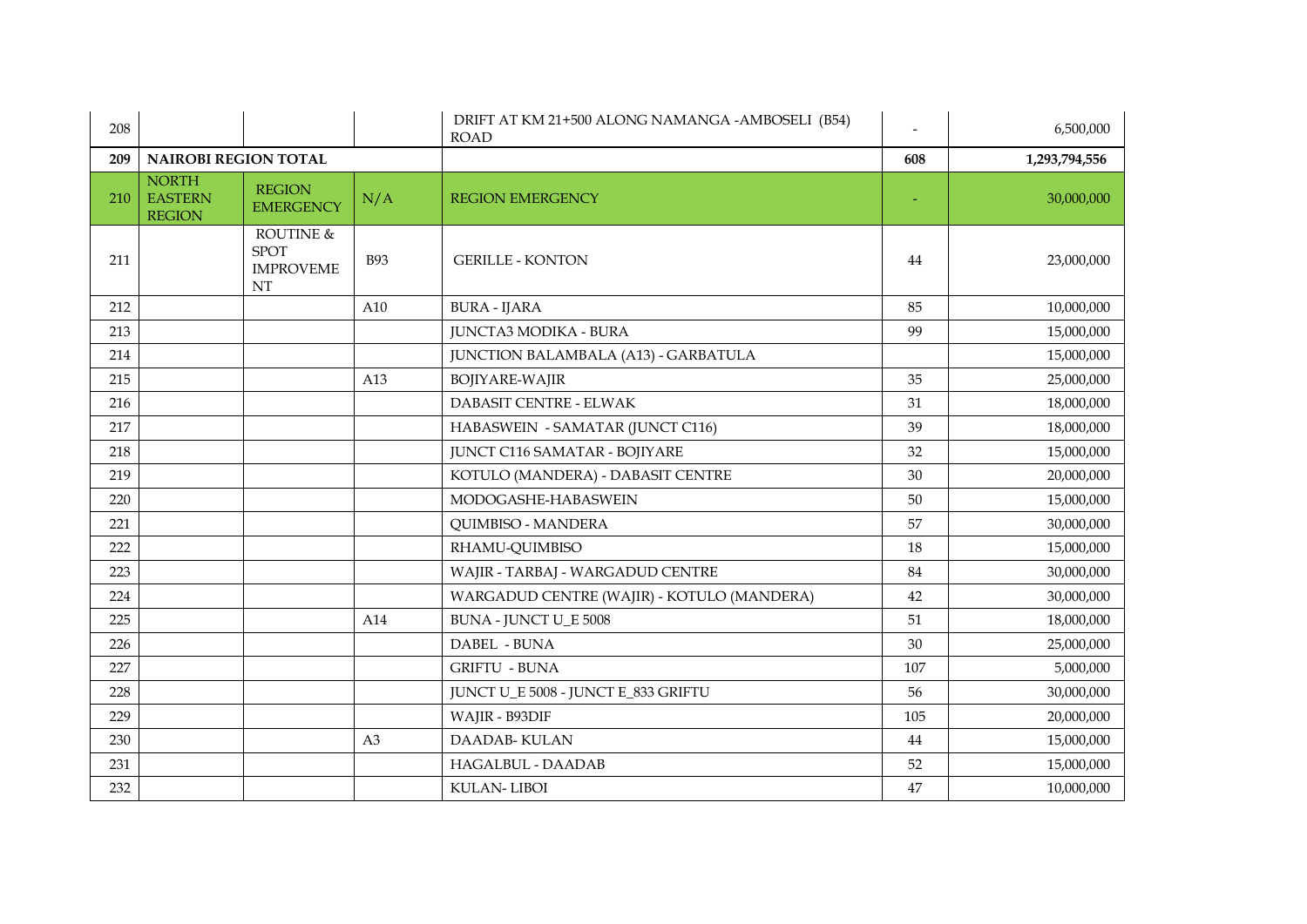| 233 |                                                    |            | MODIKA (JUNCT C81) - HAGALBUL      | 40                       | 15,000,000  |
|-----|----------------------------------------------------|------------|------------------------------------|--------------------------|-------------|
| 234 |                                                    | <b>B80</b> | A14 GRIFTU - ATERNAWAR             | 60                       | 15,000,000  |
| 235 |                                                    |            | <b>BANISA - RHAMU</b>              | 110                      | 20,000,000  |
| 236 |                                                    |            | <b>MOYALE-BANISA</b>               | 190                      | 20,000,000  |
| 237 |                                                    | <b>B82</b> | WAJIR - HADADO                     | 82                       | 15,000,000  |
| 238 |                                                    | <b>B83</b> | <b>BANGALI - DANYER</b>            | 133                      | 15,000,000  |
| 239 |                                                    | <b>B88</b> | HOLA-WALDENA                       | 119                      | 15,000,000  |
| 240 |                                                    | <b>B96</b> | A13 WAJIR - B93 WAJIR BOR- GERILLE | 148                      | 18,000,000  |
| 241 |                                                    |            | LAFEY-MANDERA                      | 46                       | 20,000,000  |
| 242 |                                                    | <b>B93</b> | KHOROF HARAR - KONTON              | 34                       | 40,000,000  |
| 243 |                                                    |            | KOTULO - KHOROF HARAR              | 19                       | 20,000,000  |
| 244 | <b>PBC</b><br><b>MAINTENAN</b><br>CE               | A13        | <b>BAMBO - RHAMU</b>               | 12                       | 50,000,000  |
| 245 |                                                    |            | <b>WARGADUD - BAMBO</b>            | 41                       | 50,000,000  |
| 246 |                                                    | A10        | MODIKA-NUNO                        | 12                       | 23,263,618  |
| 247 |                                                    | A10/A13    | NUNO - MODOGASHE                   | 135                      | 50,000,000  |
| 248 |                                                    | A3         | <b>BANGALI - MADOGO(JUNCT B8)</b>  | 65                       | 51,896,786  |
| 249 |                                                    |            | MADOGO(JUNCT B8) - MODIKA          | 26                       | 48,000,000  |
| 250 |                                                    |            | <b>UKASI - BANGALI</b>             | 55                       | 45,000,000  |
| 251 |                                                    | <b>B89</b> | BILBIL - JUNCTION BURA TURNOFF     | 20                       | 100,000,000 |
| 252 |                                                    |            | CHEREDENDE-BILBIL                  | 31                       | 80,000,000  |
| 253 |                                                    |            | JUNCTA3(MADOGO) - CHEREDENDE       | 36                       | 55,000,000  |
| 254 | PERIODIC<br><b>MAINTENAN</b><br>CE                 | A13        | <b>ELWAK - WARGADUD</b>            | 41                       | 50,000,000  |
| 255 |                                                    | <b>B89</b> | <b>BURA - HOLA</b>                 | 43                       | 70,000,000  |
| 256 | <b>ROAD</b><br><b>RESERVE</b><br><b>PROTECTION</b> | N/A        | <b>ROAD RESERVE PROTECTION</b>     | $\overline{\phantom{a}}$ | 2,000,000   |
| 257 | <b>STRUCTURE</b>                                   | <b>B89</b> | <b>BILBIL BRIDGE</b>               | $\overline{\phantom{a}}$ | 15,000,000  |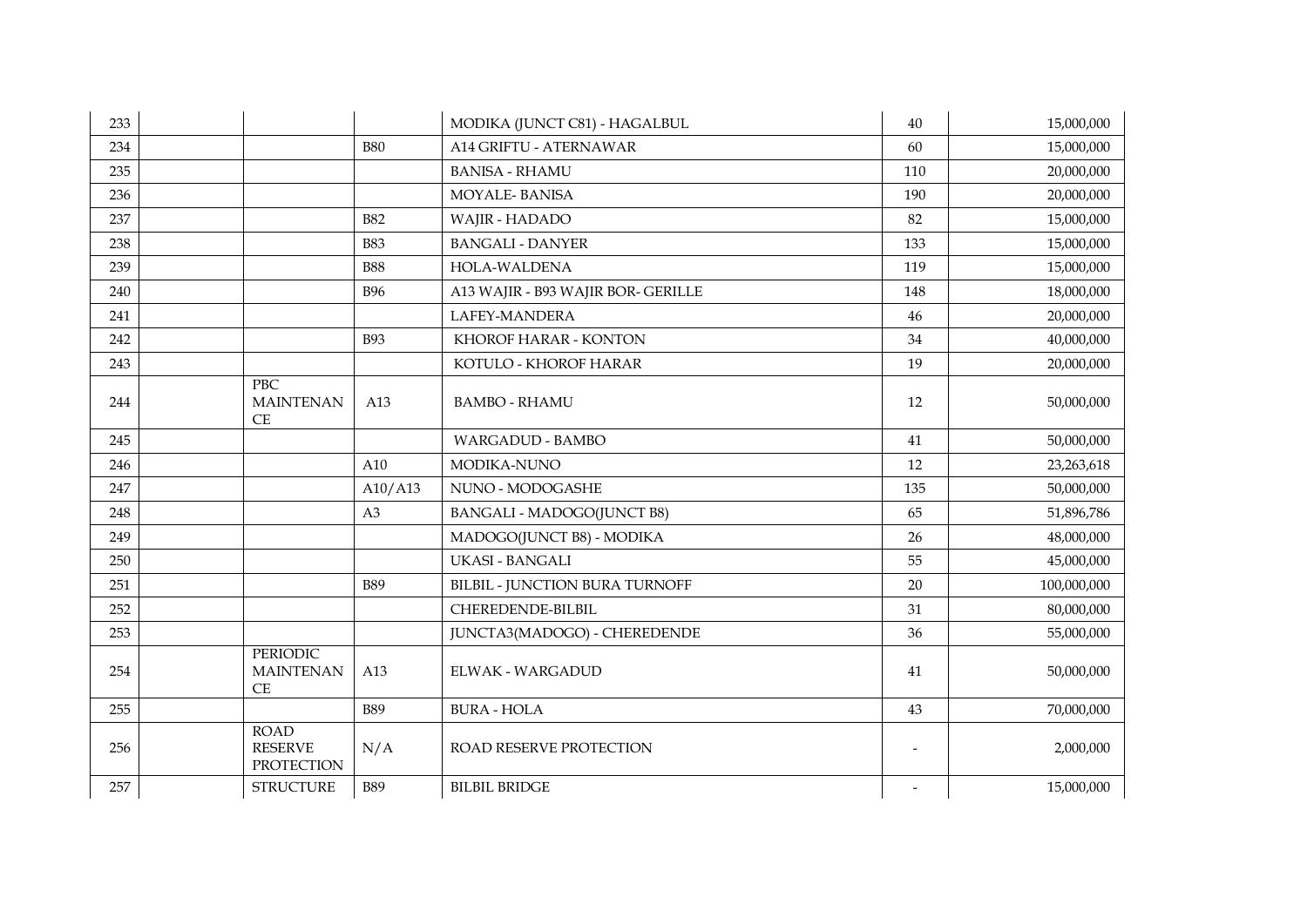| 258 | NORTH EASTERN REGION TOTAL         |                                                           |             |                                                                         | 2,636 | 1,350,160,404 |
|-----|------------------------------------|-----------------------------------------------------------|-------------|-------------------------------------------------------------------------|-------|---------------|
| 259 | <b>NORTH RIFT</b><br><b>REGION</b> | <b>REGION</b><br><b>EMERGENCY</b>                         |             | <b>REGION EMERGENCY</b>                                                 |       | 50,000,000    |
| 260 |                                    | ROUTINE &<br><b>SPOT</b><br><b>IMPROVEME</b><br>$\rm{NT}$ | A10         | CB BARINGO [KAPEDO] - JCT C134 LOKWAMOTHING                             | 116   | 50,000,000    |
| 261 |                                    |                                                           |             | JCT C134/C134 LOKWAMOTHING - NGAMIA 1 OIL FIELDS<br>(AMOSING)           | 21    | 20,500,000    |
| 262 |                                    |                                                           |             | NGINYANG' - CB BARINGO [KAPEDO]                                         | 30    | 15,500,000    |
| 263 |                                    |                                                           | <b>B117</b> | MAKUTANO - KALEM                                                        | 94    | 4,215,706     |
| 264 |                                    |                                                           | <b>B118</b> | LOKWAMOSING - AMALER - LOMUT                                            | 88    | 4,215,706     |
| 265 |                                    |                                                           | <b>B119</b> | LOWERENG - TODONYANG                                                    | 65    | 4,215,707     |
| 266 |                                    |                                                           | <b>B122</b> | KAPCHEROP - NAIBERI - KAPCHORUA - TORONGO                               | 127   | 4,215,707     |
| 267 |                                    |                                                           | <b>B124</b> | ELDORET - NYARU - KAPKAYO - TENGES                                      | 89    | 28,000,000    |
| 268 |                                    |                                                           | <b>B125</b> | KONDOO - AINABKOI - KAMWOSOR - FLOUSPAR                                 | 49    | 4,215,707     |
| 269 |                                    |                                                           | <b>B126</b> | <b>BIRETWO - ARROR - TOT</b>                                            | 86    | 4,215,707     |
| 270 |                                    |                                                           | <b>B15</b>  | KAPCHEROP - JN B77 [KAPSAIT] - MAKUTANO - KAPYEGO -<br>CHESONGOCH - TOT | 55    | 70,000,000    |
| 271 |                                    |                                                           | <b>B17</b>  | <b>BARBELLO - KERIO RIVER</b>                                           | 24    | 10,000,000    |
| 272 |                                    |                                                           |             | CHESOGON - LOMUT - SIGOR - JCT A1 MARICH PASS                           | 30    | 10,000,000    |
| 273 |                                    |                                                           |             | KERIO RIVER - TOT - CHESEGON                                            | 25    | 10,000,000    |
| 274 |                                    |                                                           | <b>B70</b>  | <b>ALALE - KAURIONG</b>                                                 | 45    | 15,750,000    |
| 275 |                                    |                                                           |             | <b>KAURIONG - LOIMA</b>                                                 | 67    | 15,750,000    |
| 276 |                                    |                                                           |             | KONYAO - ALALE                                                          | 105   | 20,000,000    |
| 277 |                                    |                                                           |             | LOIMA - JCT A1 (LODWAR)                                                 | 80    | 15,750,000    |
| 278 |                                    |                                                           | <b>B71</b>  | A1 LOKICHOGIO-LOKITAUNG                                                 | 150   | 35,750,000    |
| 279 |                                    |                                                           |             | LOKITAUNG-KIBISH                                                        | 147   | 25,500,000    |
| 280 |                                    |                                                           | <b>B72</b>  | KALOKOL-LOKITAUNG-B71 KACHODA                                           | 124   | 15,750,000    |
| 281 |                                    |                                                           | <b>B73</b>  | A1 LODWAR-NAKALEI-A4 SOUTH HORR                                         | 211   | 30,000,000    |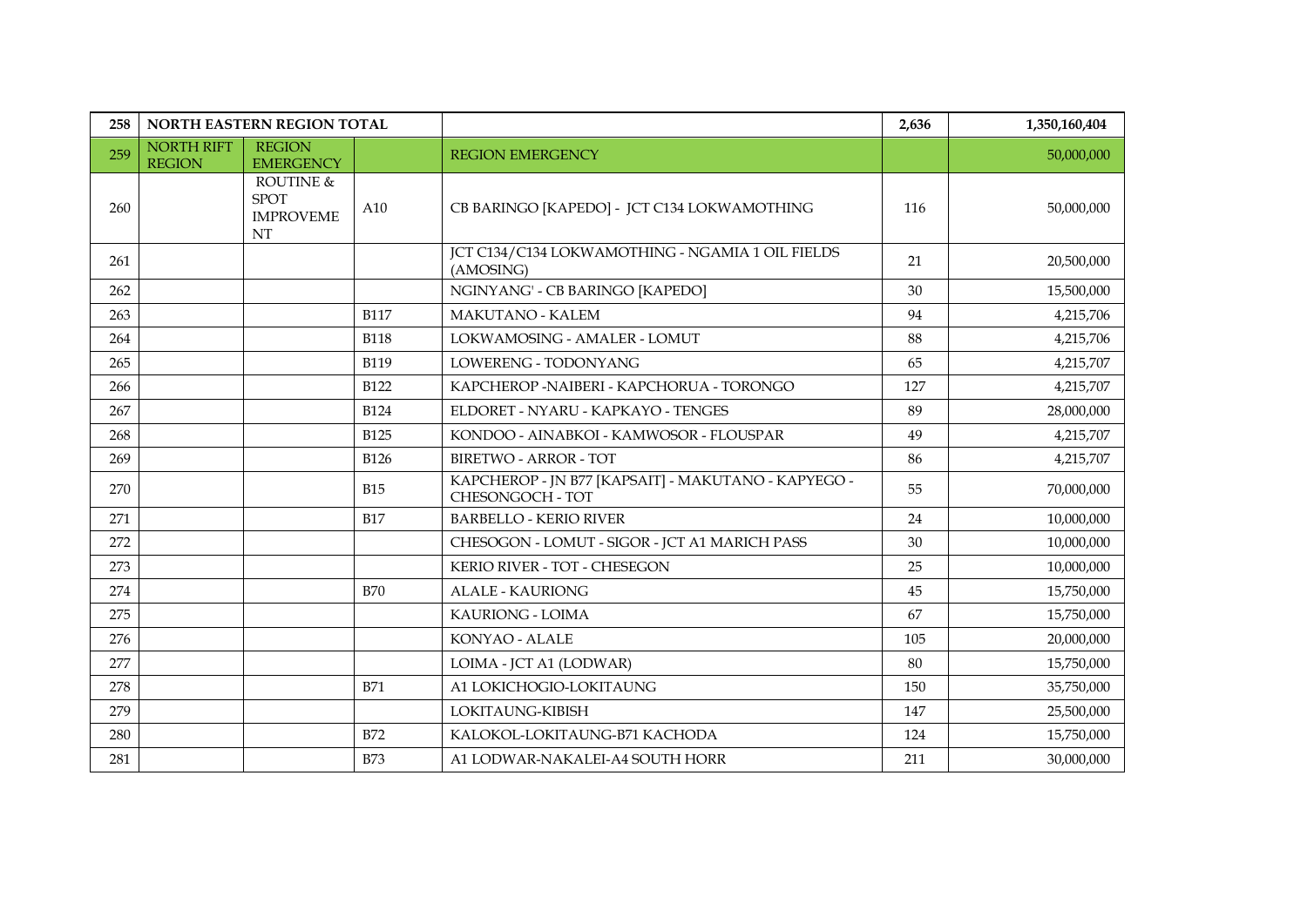| 282 | <b>PBC</b><br><b>MAINTENAN</b><br>CE                                | A1         | KALOBEIYEI RIVER - NAKODOK                     | 88    | 10,000,000    |
|-----|---------------------------------------------------------------------|------------|------------------------------------------------|-------|---------------|
| 283 |                                                                     |            | KAPENGURIA - MORPUS                            | 64    | 15,000,000    |
| 284 |                                                                     |            | KWS GATE - LOKICHAR                            | 78    | 30,000,000    |
| 285 |                                                                     |            | LODWAR - LOKITAUNG JUNCTION                    | 80    | 15,000,000    |
| 286 |                                                                     |            | LOKITAUNG JUNCTION - KALOBEIYEI RIVER          | 80    | 10,000,000    |
| 287 |                                                                     |            | <b>MORPUS - KWS GATE</b>                       | 76    | 30,000,000    |
| 288 |                                                                     | A10        | JN A1 [LOKICHAR] - AMOSING (NGAMIA OIL FIELDS) | 30    | 30,000,000    |
| 289 |                                                                     | <b>B14</b> | JCT A8 (MAILI TISA) - KITALE                   | 57    | 20,000,000    |
| 290 |                                                                     | <b>B15</b> | A1 JN [KITALE] - SIBANGA - KACHIBORA           | 27    | 20,000,000    |
| 291 |                                                                     | <b>B16</b> | JN A104 [ELDORET] - JCT B77 ITEN               | 35    | 40,000,000    |
| 292 |                                                                     |            | <b>JN B77 ITEN - KABARNET</b>                  | 52    | 80,000,000    |
| 293 |                                                                     | <b>B17</b> | CHEMOLINGOT - BARBELLO                         | 24    | 15,000,000    |
| 294 |                                                                     |            | JN C51 [MARIGAT - LORUK]                       | 34    | 80,000,000    |
| 295 |                                                                     |            | KABARNET - MARIGAT                             | 40    | 70,000,000    |
| 296 |                                                                     |            | LORUK - CHEMOLINGOT                            | 36    | 50,000,000    |
| 297 |                                                                     | <b>B72</b> | A1 LODWAR-KALOKOL                              | 56    | 45,000,000    |
| 298 |                                                                     | <b>B77</b> | <b>BUGAR - ITEN</b>                            | 14    | 50,000,000    |
| 299 |                                                                     |            | CHEPTONGEI - CHEBIEMIT                         | 15    | 8,500,000     |
| 300 |                                                                     | B77/C636   | JCT A8 (ELDORET) - NYARU - KAMWOSOR            | 57    | 100,000,000   |
| 301 |                                                                     | <b>B8</b>  | JN A104 [ELDORET] - KAPSABET [JN C36]          | 45    | 65,000,000    |
| 302 | <b>PERIODIC</b><br><b>MAINTENAN</b><br><b>CE</b>                    | <b>B72</b> | A1 LODWAR-KALOKOL                              | 56    | 200,000,000   |
| 303 | <b>ROAD</b><br><b>RESERVE</b><br><b>PROTECTION</b>                  |            | ROAD RESERVE PROTECTION                        |       | 5,000,000     |
| 304 | NORTH RIFT REGION TOTAL                                             |            |                                                | 2,872 | 1,452,044,240 |
| 305 | <b>REGION</b><br><b>NYANZA</b><br><b>REGION</b><br><b>EMERGENCY</b> |            | <b>REGION EMERGENCY</b>                        |       | 25,000,000    |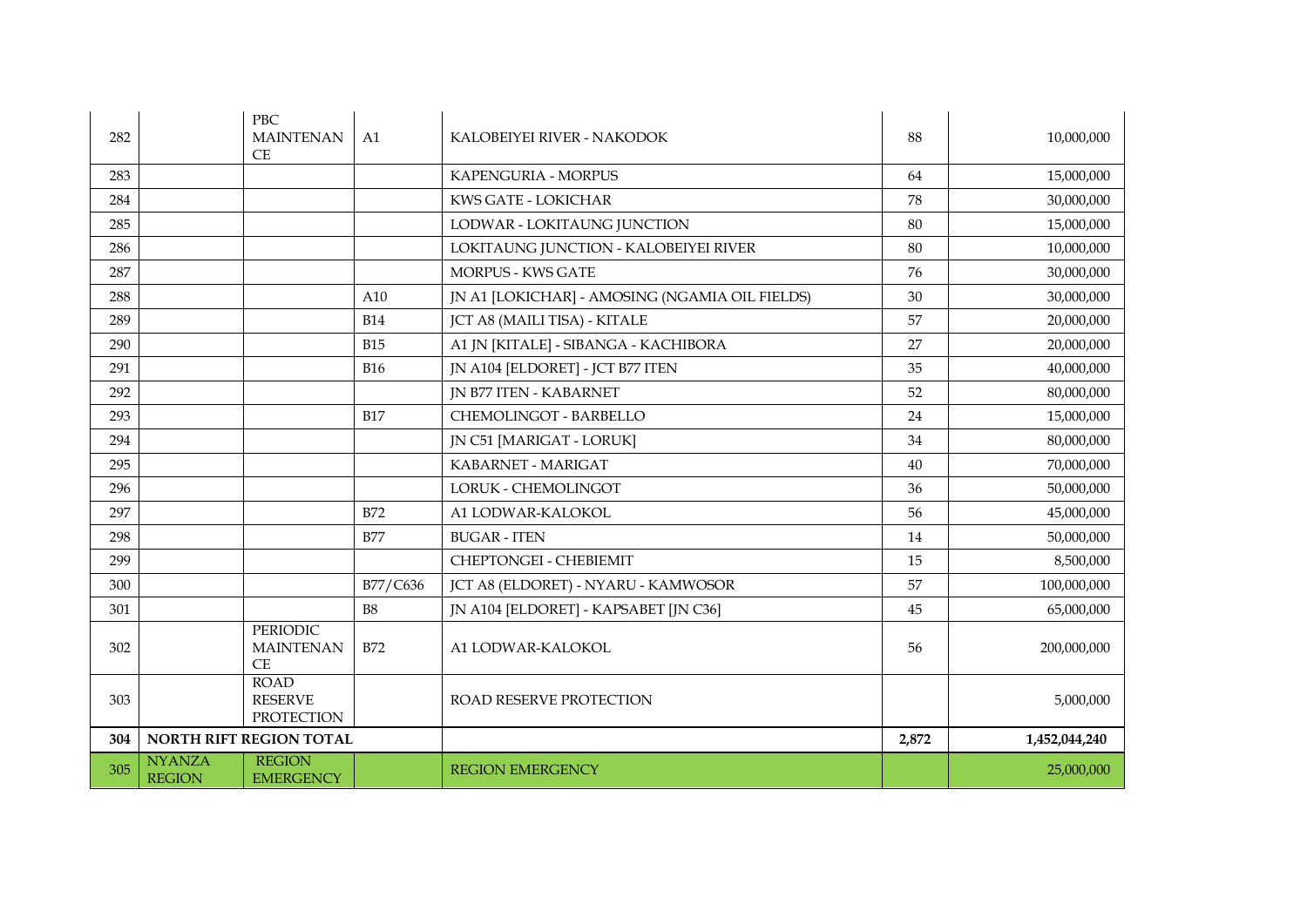| 306 | ROUTINE $\&$<br><b>SPOT</b><br><b>IMPROVEME</b><br>NT | B1             | LOLGORIAN - KEHANCHA                     | 32 | 25,000,000  |
|-----|-------------------------------------------------------|----------------|------------------------------------------|----|-------------|
| 307 |                                                       |                | <b>MASARA - MUHURU BAY</b>               | 32 | 20,000,000  |
| 308 |                                                       | <b>B127</b>    | <b>JUNCTION LUANDA - SIAYA</b>           | 32 | 30,000,000  |
| 309 |                                                       | <b>B130</b>    | AWENDO - MARIWA - JUNCTION               | 75 | 30,000,000  |
| 310 |                                                       | <b>B135</b>    | SONDU - SOSIOT - KAPSOIT                 | 33 | 20,000,000  |
| 311 |                                                       | <b>B142</b>    | OWIMBI - NDORI - NG'IYA                  | 40 | 30,000,000  |
| 312 |                                                       | <b>B144</b>    | RANEN - CHAMGIWADU - NYAMAIYA - KENYENYA | 38 | 35,000,000  |
| 313 |                                                       | B <sub>3</sub> | KILGORIS - LOLGORIAN                     | 33 | 25,000,000  |
| 314 |                                                       | B <sub>5</sub> | KENDU BAY - GENDIA - KADONGO             | 32 | 80,000,000  |
| 315 | <b>PBC</b><br><b>MAINTENAN</b><br>CE                  | B1             | <b>MASARA - KEHANCHA</b>                 | 32 | 85,000,000  |
| 316 |                                                       | <b>B10</b>     | <b>BONDO- USENGE - OSIEKO</b>            | 33 | 50,000,000  |
| 317 |                                                       |                | KISIAN-BONDO                             | 48 | 20,000,000  |
| 318 |                                                       | <b>B132</b>    | FORT TENAN [BRIDGE] - MUHORONI JUNCTION  | 22 | 40,000,000  |
| 319 |                                                       | <b>B133</b>    | CHABERA - MAGWAGWA - IKONGE              | 22 | 40,000,000  |
| 320 |                                                       |                | <b>IKONGE - CHEPILAT</b>                 | 21 | 40,000,000  |
| 321 |                                                       | <b>B136</b>    | SIAYA - RUAMBWA                          | 32 | 30,000,000  |
| 322 |                                                       |                | UGUNJA - UKWALA - RUAMBWA                | 26 | 30,000,000  |
| 323 |                                                       | <b>B144</b>    | RODI KOPANY - RANGWE - OYUGIS            | 31 | 20,000,000  |
| 324 |                                                       | B2             | <b>HOMA BAY - MBITA</b>                  | 41 | 50,000,000  |
| 325 |                                                       |                | KATITO - KENDU BAY                       | 42 | 80,000,000  |
| 326 |                                                       |                | KENDU BAY - HOMA BAY                     | 33 | 20,000,000  |
| 327 |                                                       | B <sub>3</sub> | RONGO - HOMA BAY                         | 31 | 100,000,000 |
| 328 |                                                       | B <sub>4</sub> | KISII - NYARAMBA                         | 38 | 50,000,000  |
| 329 |                                                       |                | NYARAMBA CHEMOSIT                        | 30 | 60,000,000  |
| 330 |                                                       | B4/B3          | KISII - OGEMBO - KILGORIS                | 57 | 30,000,000  |
| 331 |                                                       | <b>B5</b>      | KADONGO-NYAMIRA-SIAMANI                  | 20 | 50,000,000  |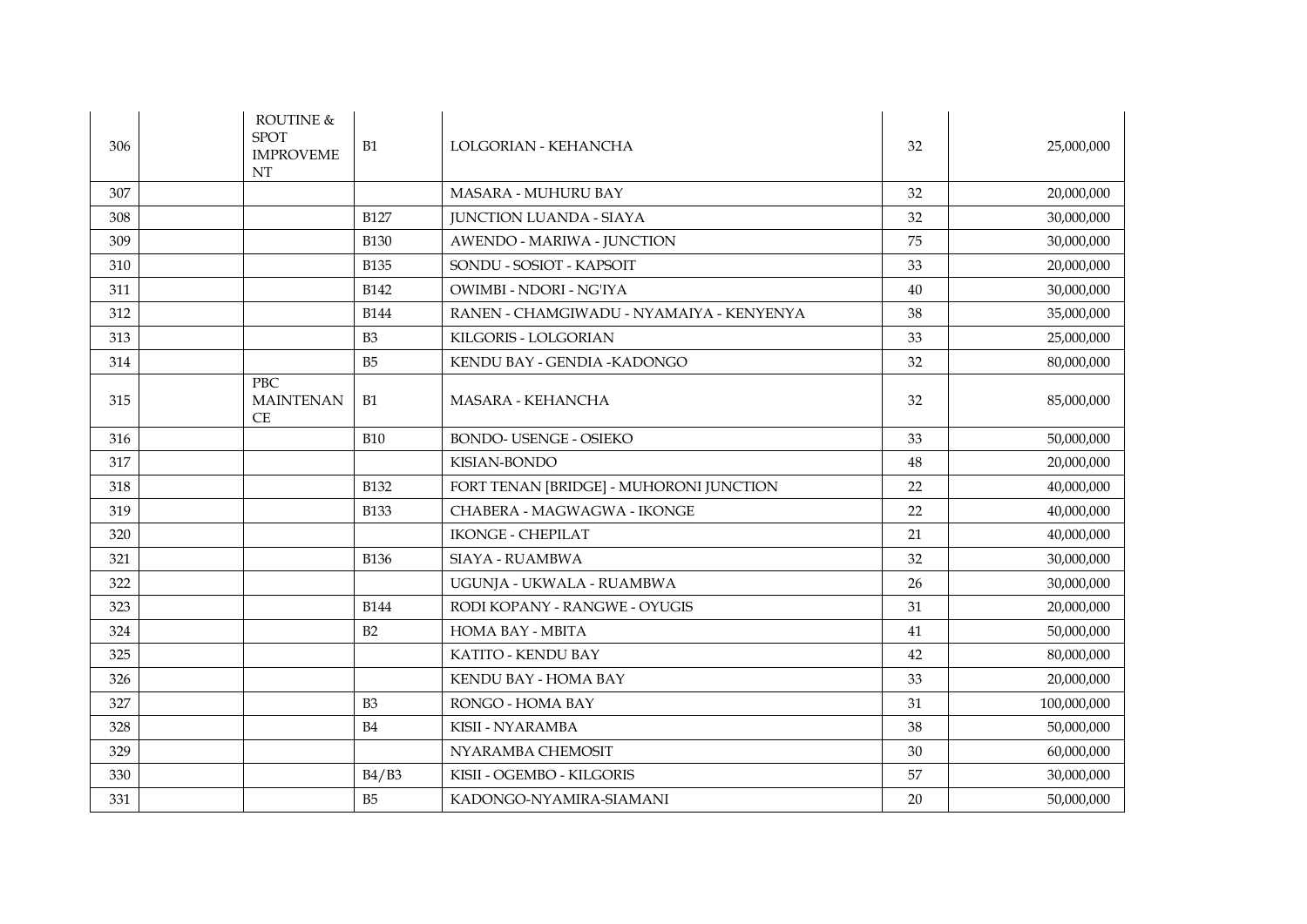| 332 |                                    |                                                    |                | <b>KEROKA - NYANGUSU</b>                   | 29    | 10,000,000    |
|-----|------------------------------------|----------------------------------------------------|----------------|--------------------------------------------|-------|---------------|
| 333 |                                    |                                                    |                | KIBIRIGO - KEROKA                          | 28    | 50,000,000    |
| 334 |                                    |                                                    |                | <b>MAMBOLEO - KIBOSWA</b>                  | 14    | 50,000,000    |
| 335 |                                    |                                                    | <b>B8</b>      | <b>AWASI - NANDI HILLS</b>                 | 37    | 60,000,000    |
| 336 |                                    |                                                    | <b>B9</b>      | <b>BONDO - SIAYA - RANGALA</b>             | 36    | 85,000,000    |
| 337 |                                    |                                                    |                | LUANDA KOTIENO - BONDO                     | 44    | 150,000,000   |
| 338 |                                    | <b>PERIODIC</b><br><b>MAINTENAN</b><br>CE          | C862           | NDIWA - KARUNGU                            | 20    | 100,000,000   |
| 339 |                                    |                                                    |                | RODI KOPANY - NDIWA                        | 20    | 249,000,000   |
| 340 |                                    | <b>ROAD</b><br><b>RESERVE</b><br><b>PROTECTION</b> |                | ROAD RESERVE PROTECTION                    |       | 12,000,000    |
| 341 |                                    | <b>STRUCTURE</b>                                   | <b>B130</b>    | BOX CULVERT ALONG AWENDO KILGORIS ROAD     |       | 20,000,000    |
| 342 |                                    |                                                    | B <sub>3</sub> | BOX CULVERT ALONG KILGORIS - KEHANCHA ROAD |       | 20,000,000    |
| 343 |                                    |                                                    |                | STRUCTURE MAINTENANCE WORKS                |       | 11,863,704    |
|     |                                    |                                                    |                |                                            |       |               |
| 344 | <b>NYANZA REGION TOTAL</b>         |                                                    |                |                                            | 1,134 | 1,932,863,704 |
| 345 | <b>SOUTH RIFT</b><br><b>REGION</b> | <b>REGION</b><br><b>EMERGENCY</b>                  |                | <b>REGION EMERGENCY</b>                    |       | 12,000,000    |
| 346 |                                    | ROUTINE &<br><b>SPOT</b><br><b>IMPROVEME</b><br>NT | B1             | <b>AITONG - MARA RIVER</b>                 | 25    | 21,000,000    |
| 347 |                                    |                                                    |                | <b>LAMEK - AITONG</b>                      | 20    | 17,000,000    |
| 348 |                                    |                                                    |                | <b>MARA RIVER - LOLGORIAN</b>              | 29    | 15,000,000    |
| 349 |                                    |                                                    |                | OLOLUNGA - LAMEK                           | 27    | 20,000,000    |
| 350 |                                    |                                                    | <b>B19</b>     | MORIJO - OLOIBORTO (CB KAJIADO)            | 40    | 25,000,000    |
| 351 |                                    |                                                    |                | NAROK - NARUSURA                           | 62    | 18,000,000    |
| 352 |                                    |                                                    |                | NARUSURA - MORIJO                          | 27    | 14,846,698    |
| 353 |                                    | <b>PBC</b>                                         | <b>B131</b>    | <b>SEKENANI - SAND RIVER</b>               | 25    | 10,000,000    |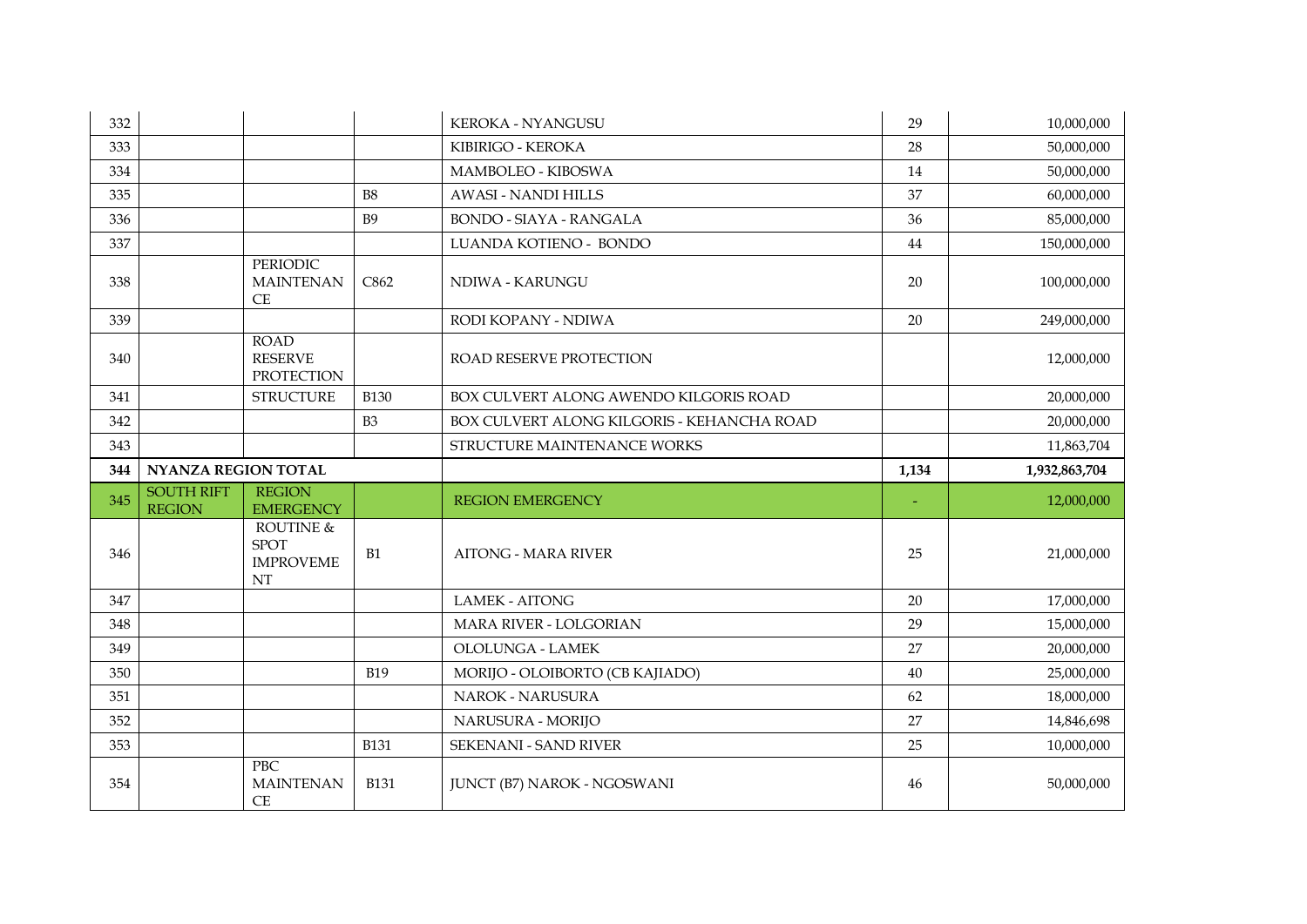| 355 |                                                 |                                                    |             | NGOSWANI - SEKINANI GATE            | 36    | 40,000,000    |
|-----|-------------------------------------------------|----------------------------------------------------|-------------|-------------------------------------|-------|---------------|
| 356 |                                                 |                                                    | <b>B132</b> | LONDIANI - FORTENAN                 | 45    | 50,000,000    |
| 357 |                                                 |                                                    | <b>B16</b>  | <b>JNC A4 - KINAMBA</b>             | 39    | 35,000,000    |
| 358 |                                                 |                                                    | <b>B17</b>  | <b>EMINING - MARIGAT</b>            | 40    | 70,000,000    |
| 359 |                                                 |                                                    |             | JN A104 NAKURU - EMINING            | 56    | 130,000,000   |
| 360 |                                                 |                                                    | <b>B18</b>  | IN A8 NGATA - NJORO - END OF TARMAC | 50    | 150,000,000   |
| 361 |                                                 |                                                    |             | KISIRIRI - MAU NAROK                | 34    | 5,000,000     |
| 362 |                                                 |                                                    |             | NAKURU - SUBUKIA                    | 30    | 100,000,000   |
| 363 |                                                 |                                                    |             | SUBUKIA - NYAHURURU                 | 29    | 100,000,000   |
| 364 |                                                 |                                                    |             | <b>NAROK-KISIRIRI</b>               | 30    | 30,000,000    |
| 365 |                                                 |                                                    | <b>B20</b>  | <b>LANET-NDUNDORI</b>               | 15    | 35,000,000    |
| 366 |                                                 |                                                    | <b>B6</b>   | <b>KERICHO - KAPLONG</b>            | 70    | 55,011,200    |
| 367 |                                                 |                                                    | <b>B77</b>  | RAVINE - KAMPI YA MOTO              | 78    | 80,000,000    |
| 368 |                                                 |                                                    |             | KCC(SOTIK) - NDANAI - GORGOR        | 26    | 15,000,000    |
| 369 |                                                 | <b>PERIODIC</b><br><b>MAINTENAN</b><br>CE          | <b>B129</b> | NJORO - MAU SUMMIT                  | 43    | 140,000,000   |
| 370 |                                                 |                                                    | <b>B134</b> | SOTIK TEA FACTORY - LITEIN - BOMET  | 58    | 80,000,000    |
| 371 |                                                 |                                                    | <b>B77</b>  | KAMWOSOR - ELDAMA RAVINE            | 45    | 74,000,000    |
| 372 |                                                 | <b>ROAD</b><br><b>RESERVE</b><br><b>PROTECTION</b> |             | ROAD RESERVE PROTECTION             |       | 4,366,018     |
| 373 |                                                 | <b>STRUCTURE</b>                                   | <b>B19</b>  | NARUSURA BOX CULVERT                |       | 15,000,000    |
| 374 | <b>SOUTH RIFT REGION TOTAL</b>                  |                                                    |             |                                     | 1,025 | 1,411,223,916 |
| 375 | <b>UPPER</b><br><b>EASTERN</b><br><b>REGION</b> | <b>REGION</b><br><b>EMERGENCY</b>                  |             | <b>REGION EMERGENCY</b>             |       | 10,000,000    |
| 376 |                                                 | ROUTINE &<br><b>SPOT</b><br><b>IMPROVEME</b><br>NT | A13         | <b>BUNA - MOYALE</b>                | 40    | 30,000,000    |
| 377 |                                                 |                                                    | A4          | <b>BARAGOI-SOUTH HORR- SARIMA</b>   | 70    | 35,000,000    |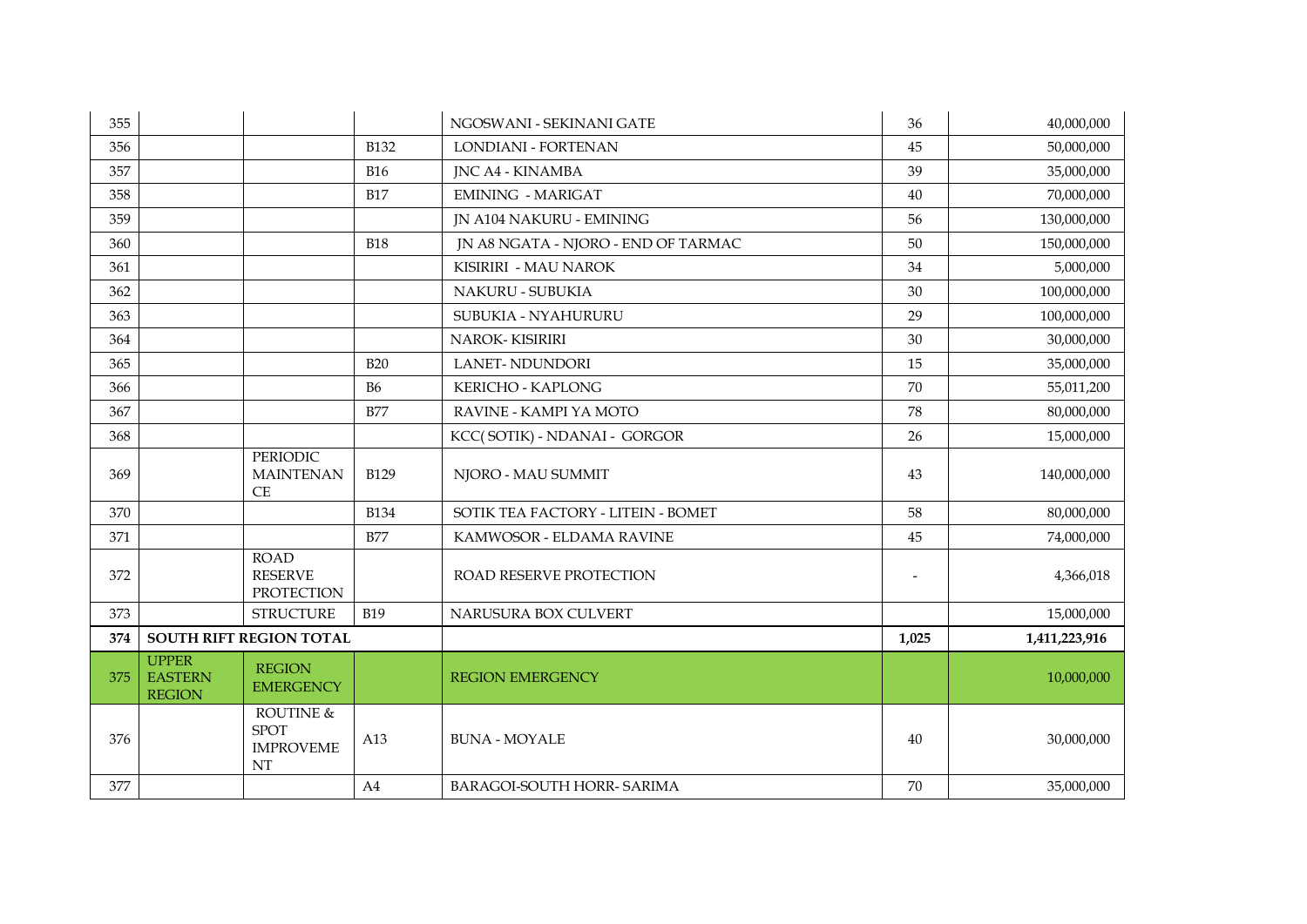| 378 |                                |                | DARADHE AP CAMP - ILLERET - POLICE BORDER POST                                                   | 86  | 30,000,000 |
|-----|--------------------------------|----------------|--------------------------------------------------------------------------------------------------|-----|------------|
| 379 |                                |                | KISIMA-MARALAL                                                                                   | 19  | 1,000,000  |
| 380 |                                |                | LOIYANGALANI - GASS - NORTH HORR                                                                 | 85  | 55,000,000 |
| 381 |                                |                | MARALAL - MARTI- BARAGOI                                                                         | 101 | 55,000,000 |
| 382 |                                |                | NORTH HORR - JN SARIMO - DARADHE AP CAMP                                                         | 118 | 50,000,000 |
| 383 |                                |                | SARIMO - LOIYANGALANI                                                                            | 62  | 30,000,000 |
| 384 |                                |                | <b>ILLERET - POLICE BORDER POST</b>                                                              | 17  | 30,000,000 |
| 385 |                                | <b>B66</b>     | KAMWELINE - KACHURU                                                                              | 17  | 20,000,000 |
| 386 |                                | <b>B74</b>     | A4 SOUTH HORR (NURSERY) - JN CIVICON ROAD - ILLUAT -<br>NGURUNIT - JN CIVICON ROAD (A2 LAISAMIS) | 80  | 40,000,000 |
| 387 |                                | <b>B75</b>     | <b>JUNCT. MAIKONA - MARSABIT</b>                                                                 | 80  | 30,000,000 |
| 388 |                                |                | NORTH HORR - KALACHA - JN MAIKONA                                                                | 118 | 40,000,000 |
| 389 |                                | <b>B76</b>     | ELHADI - FOROLLE - JN A2 (TURBI)                                                                 | 125 | 30,000,000 |
| 390 |                                |                | SARU - DUKANA - ELHADI                                                                           | 68  | 30,000,000 |
| 391 |                                |                | SARU - JN A4 (BULUK)                                                                             | 100 | 25,000,000 |
| 392 |                                | <b>B81</b>     | ARBA JAHAN - SHULL MANYATTA - MARSABIT                                                           | 144 | 45,000,000 |
| 393 |                                | <b>B82</b>     | A2 LAISAMIS - BISAN BILIQU                                                                       | 170 | 40,000,000 |
| 394 |                                |                | BISAN BILIQU - MERTI - HADADO                                                                    | 145 | 35,000,000 |
| 395 |                                |                | MERTI - BASA - HADADO                                                                            | 115 | 40,000,000 |
| 396 |                                | <b>B83</b>     | <b>B82 MERTI - GARBATULLA</b>                                                                    | 80  | 40,000,000 |
| 397 |                                |                | <b>GARBATULLA - DANYERE</b>                                                                      | 88  | 40,000,000 |
| 398 |                                | <b>B84</b>     | <b>ISIOLO - KACHURU</b>                                                                          | 60  | 29,827,282 |
| 399 |                                |                | KACHURU - JUNCTION GARBATULA - ELDERA -<br><b>MODOGASHE</b>                                      | 140 | 75,000,000 |
| 400 |                                | C604           | JUNC. C77 (KISIMA) - LODUNG'OKWE - WAMBA - SEREOLIPI                                             | 87  | 20,000,000 |
| 401 |                                | C611           | JUNC. C78 (WAMBA) - JUNC A2 (LARETA)                                                             | 42  | 10,000,000 |
| 402 | PBC.<br><b>MAINTENAN</b><br>CE | <b>B102</b>    | MERU - MIKINDURI - MAUA - KANGETA                                                                | 64  | 30,000,000 |
| 403 |                                | A <sub>9</sub> | JUNCTION A2 (LEWA) - JUNCTION C92 (MERU) ROAD (B6)                                               | 25  | 8,000,000  |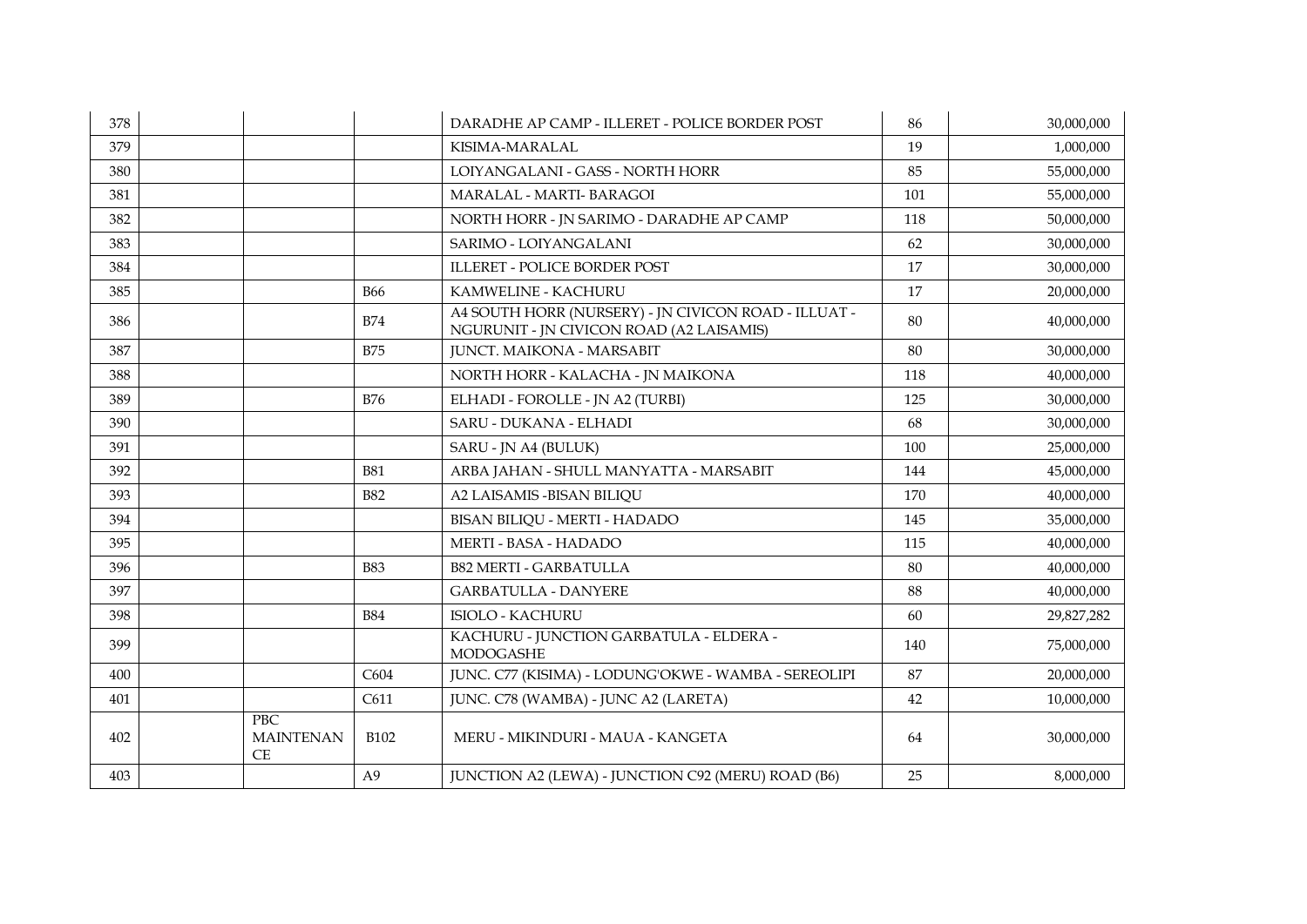| 404 |                                 |                                                    | <b>B65</b>  | ENA - KANYUAMBORA - THUCHI RIVER - CHIAKARIGA<br><b>ROAD</b>   | 54    | 29,000,000    |
|-----|---------------------------------|----------------------------------------------------|-------------|----------------------------------------------------------------|-------|---------------|
| 405 |                                 |                                                    |             | MERU - CHIAKARIGA                                              | 55    | 25,000,000    |
| 406 |                                 |                                                    |             | MUCHEENE-KATHERI-GITIMBEINE A9 JUNCT (MERU)                    | 53    | 69,602,636    |
| 407 |                                 |                                                    | <b>B66</b>  | MERU-KANGETA - KANGETA - LAARI-MUTUATI - A10<br><b>KACHULU</b> | 39    | 110,181,039   |
| 408 |                                 | PERIODIC<br><b>MAINTENAN</b><br>CE                 | <b>B101</b> | NAIBOR - DOLDOL - ETHI -NGARE -NDARE- LEWA                     | 114   | 40,000,000    |
| 409 |                                 |                                                    | C364        | RUIRI - ISIOLO                                                 | 39    | 200,000,000   |
| 410 |                                 | <b>ROAD</b><br><b>RESERVE</b><br><b>PROTECTION</b> |             | ROAD RESERVE PROTECTION                                        |       | 2,000,000     |
| 411 |                                 | <b>STRUCTURE</b>                                   | <b>B83</b>  | KARAMA BOX CULVERT                                             |       | 1,500,000     |
| 412 | UPPER EASTERN REGION TOTAL      |                                                    |             |                                                                | 2,700 | 1,431,110,957 |
| 413 | <b>WESTERN</b><br><b>REGION</b> | <b>REGION</b><br><b>EMERGENCY</b>                  |             | <b>REGION EMERGENCY</b>                                        |       | 25,000,000    |
| 414 |                                 | ROUTINE &<br><b>SPOT</b><br><b>IMPROVEME</b>       | <b>B123</b> | KAIBOI - TURBO                                                 | 30    | 17,000,000    |
|     |                                 | NT                                                 |             |                                                                |       |               |
| 415 |                                 |                                                    | <b>B123</b> | JUNC. A104 (TURBO) - JUNC. A1 (SHIKHENDU)                      | 39    | 15,000,000    |
| 416 |                                 |                                                    |             | KIMONDI - KAIBOI                                               | 16    | 15,000,000    |
| 417 |                                 |                                                    | <b>B141</b> | KIMAETI - LWAKHAKHA                                            | 20    | 10,000,000    |
| 418 |                                 |                                                    |             | <b>MUNGATSI - KIMAETI</b>                                      | 23    | 10,000,000    |
| 419 |                                 |                                                    | <b>B12</b>  | KAKAMEGA HOSPITAL - CHEPSONOI                                  | 25    | 15,000,000    |
| 420 |                                 |                                                    | <b>B123</b> | JUNC. A1 (PAPATON) - ENDEBESS                                  | 31    | 15,000,000    |
| 421 |                                 |                                                    | <b>B13</b>  | KAPSAKWONY - A1 KITALE                                         | 25    | 18,000,000    |
| 422 |                                 |                                                    |             | RWATAMA - SIRISIA                                              | 24    | 15,000,000    |
| 423 |                                 | <b>PBC</b><br><b>MAINTENAN</b><br><b>CE</b>        | <b>B127</b> | LUANDA - MAJENGO                                               | 17    | 15,000,000    |
| 424 |                                 |                                                    |             | NAMWELA - KAMUKUYWA                                            | 32    | 105,000,000   |